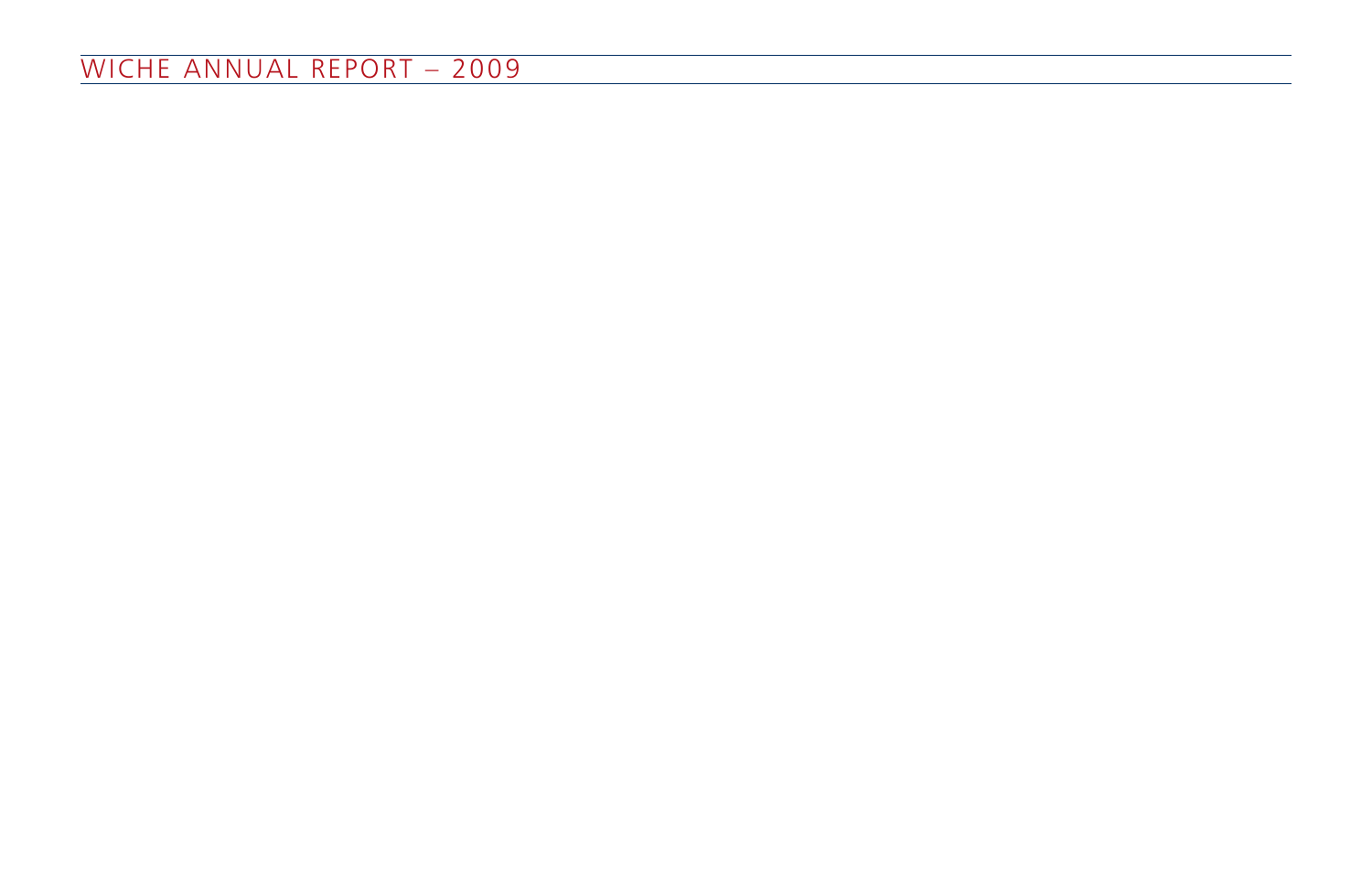# The West's Challenges—and Solutions A Message from WICHE Chair Jane Nichols, Vice Chancellor of the Nevada System of Higher Education

A year ago, as we started fiscal 2009, the U.S. was experiencing the first symptoms of economic unrest – a sharp spike in fuel prices, rising costs and rising debt, and a jump in foreclosures. Between May and June 2008, unemployment rose a half-point to 5.5 percent and 49,000 jobs were lost.

That was then. In June national unemployment reached 9.5 percent – but our region has been hit much harder. The West has seen a 10.2 percent drop in employment, with the Pacific states (Alaska, California, Hawaii, Oregon, and Washington) logging 11.2 percent. California alone lost 66,500 jobs.

All but a few of the Western states experienced dramatic tax revenue declines in early 2009: the first quarter was the worst on record for most. Nevada is among those facing the biggest challenges. It is dealing with heavy unemployment – 12 percent – along with a multibillion-dollar budget shortfall, thanks in part to a tax structure that leans heavily on one industry, casinos, whose revenues shrank by 8 percent over the last year. Nevada has also seen record population growth in recent years – it was

the fastest-growing state in 2007. And it's one of the nation's most diverse states: according

to WICHE's *Knocking at the College Door*, Nevada's high school graduate population is already majority-minority and will become even more diverse in the years ahead.

Nevada has many hurdles to clear – but its challenges are the same ones that our region faces, and the way it's responding to them has much to teach us. At WICHE's May meeting in Las Vegas, commissioners visited Nevada State College in Henderson, a four-year institution launched in 2002 that's a model for cost-effective higher education. Nevada is also focusing on its low-income students: as a member of WICHE's federally funded College Access Challenge Grant Consortium, it's striving to increase their numbers and their success in postsecondary education. In addition, Nevada is looking at ways to educate and train its adult population – crucial in a time of high unemployment. It's one of five states participating in WICHE's Non-traditional No More project, whose goal is to get adults who came close to finishing college to return to school and earn their degree.

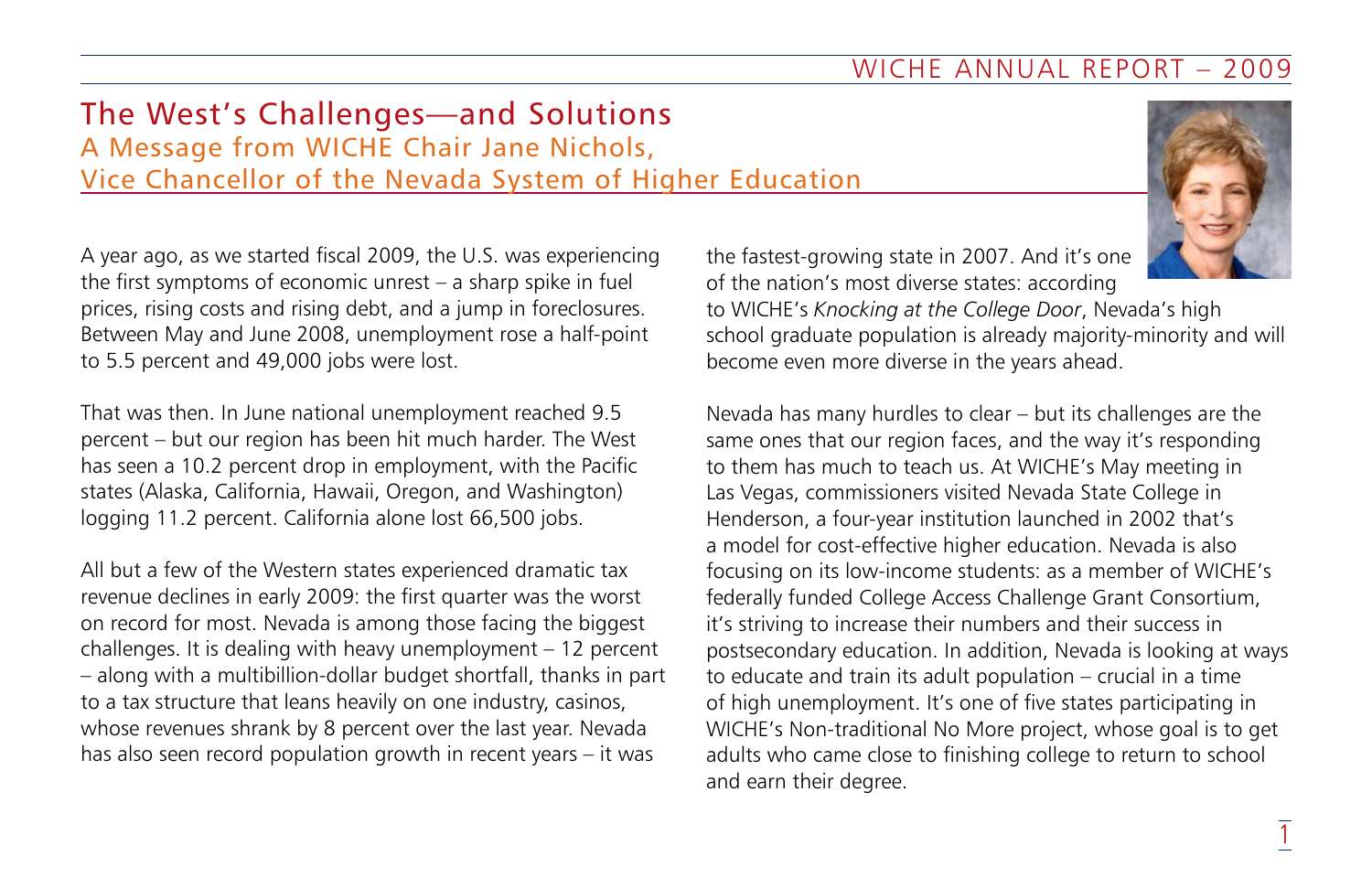WICHE's programs are designed to help states handle the challenges they're facing today. Over the last year, WICHE's Programs and Services unit, Student Exchange Programs, Policy Analysis and Research unit, WCET, and Mental Health Program have done just that. Underlying all those programs is the work of the WICHE Commission, which brings together three representatives from each of our 15 member states – legislators, higher education faculty and administrators, and community leaders – to talk about the problems we're facing today and to examine ways in which WICHE can help find solutions that will sustain higher education, not just through the current crisis but over the long haul. Bringing those stakeholders together, along with national leaders and experts who can help to inform and inspire them, is one of the things that gives WICHE its strength – and that puts it in a unique position to make a real difference.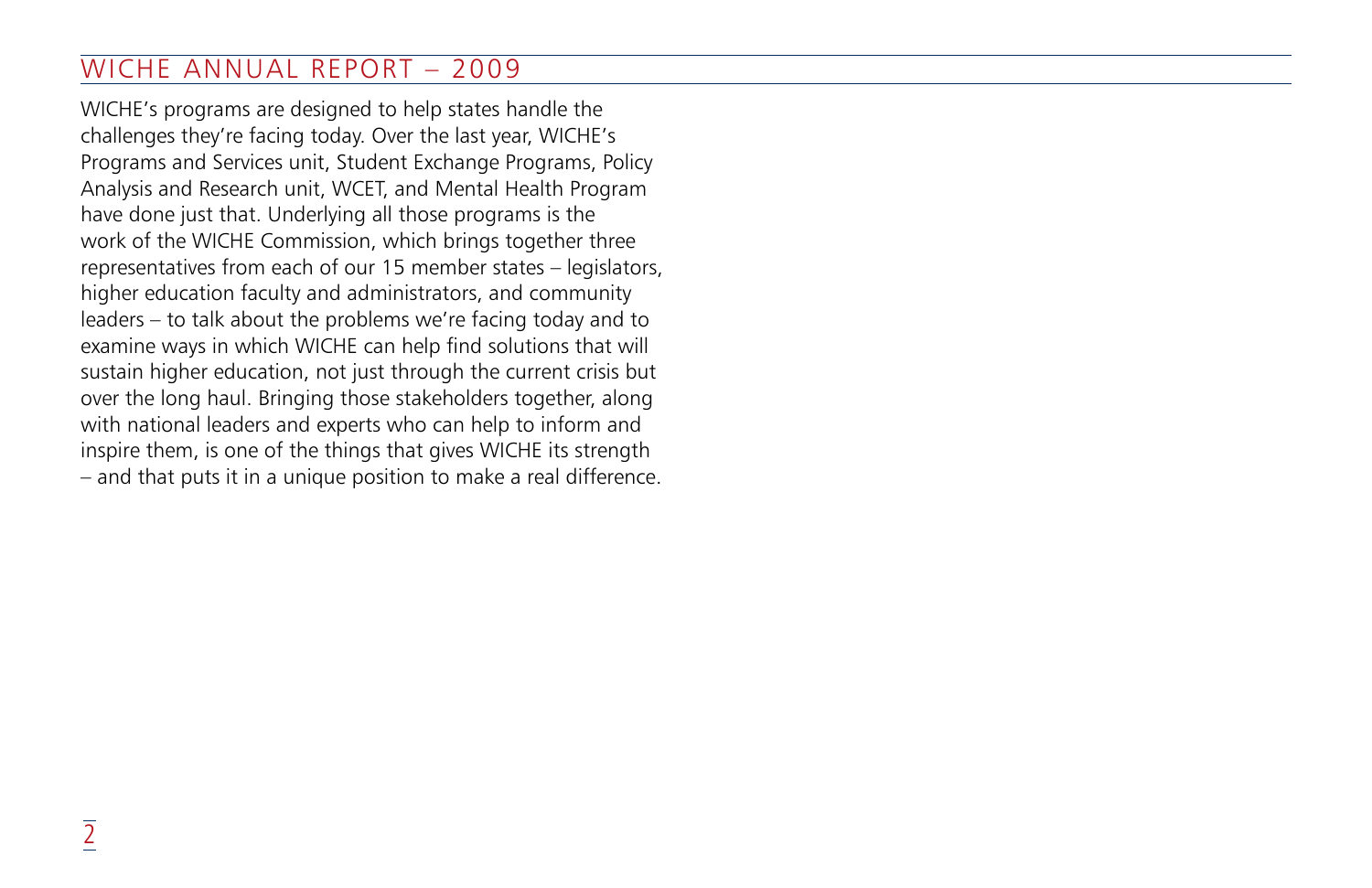# Higher Education: Is the Engine Sputtering? A Message from WICHE President David A. Longanecker

"Higher Education: The Engine of Economic Opportunity" – it's a heck of a theme for 2008-2009, the year in which the economy took the largest downturn since the Great Depression. And it makes one ask: If higher education does in fact drive economic opportunity, did "the engine" fail in the last year?

The answer is no. We know what brought on the current economic debacle: individual and corporate greed. Yet there are some sobering truths about higher education's complicity. It was the greed of well-educated people that led to our economic problems. It was the reticence of well-educated people to step up to the plate like their less well-educated parents did and pay the level of taxes necessary to advance civilized society that contributed to this mess. And higher education's insatiable appetite for more resources without doubt contributed to the economic squeeze play in which we currently find ourselves.

Still, higher education does indeed serve as a powerful engine of economic opportunity. How has this been actualized in the West over the past year, and how can higher education contribute in the future? We know that higher education pays off for the person who receives it and for the society that invests in it. According to an April report from the U.S. Census, bachelor's degree holders reported earning \$26,000 more, on average, than high school graduates last year: \$57,181, compared to \$31,286. In addition, despite the raw rhetoric

of some pundits (most of whom, incidentally have high levels of education and the luxury of jobs that allow them to spout factfree pontifications), all the evidence indicates that individuals who receive more education earn more, live healthier, happier lives, and contribute more to society than people who earn less.

Similarly, all the evidence suggests that the return on investment to societies that educate their citizenry is exceptionally high. The rest of the world recognizes this: many other developed and developing economies are increasing their investments in education today. Indeed, 10 countries exceed the U.S. in the share of their young adult population (aged 25 to 34) that has a college education. A decade ago only one fared better.

Over the past year WICHE has dedicated substantial resources to helping its 15 member states recognize the increased importance of higher education to regional economic development, as well as to figure out how to progress positive public policy to advance economic development via investment

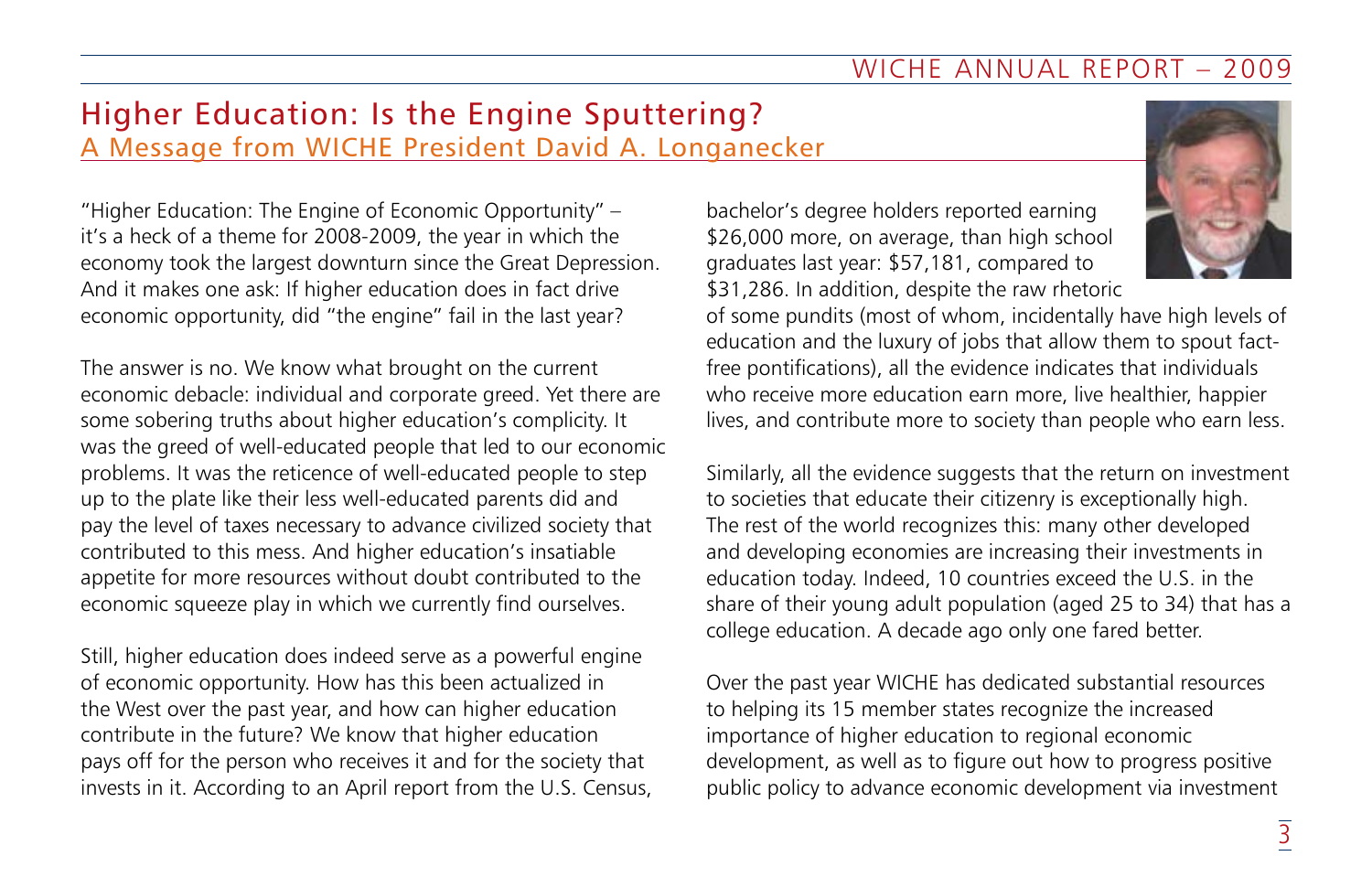in education. Through the continuing support of the states, grants from various federal agencies, and the generous support of foundations such as the Ford Foundation, the Bill & Melinda Gates Foundation, the William and Flora Hewlett Foundation, Lumina Foundation for Education, and the Alfred P. Sloan Foundation, WICHE has worked with state governments, higher education governing boards, and individual institutions to help ensure that access to high-quality postsecondary education, at all levels, remains available in these difficult times.

Many states have seen notable progress over this past year. Oregon adopted a modern approach to state need-based financial aid, which led to a 17 percent increase in enrollments. Four Western states – Arizona, California, Colorado, and Montana – were selected to pursue a "big change" in the way they do business as part of Lumina Foundation's Making Opportunity Affordable project. Utah is using the Bologna "tuning" process to better align transfer and articulation processes amongst all its institutions. And the list goes on. Both WICHE and its member states have been actively demonstrating that higher education is the economic engine of the West.

But we still have much to do, especially in the West. Contributing to the United States' poor global position in terms of education levels are 16 states that have seen a decline in the percentage of their young adults with a college education. Ten of those 16 states are in the West. Furthermore, the West

faces unique challenges due to its changing demographics: the nation's fastest-growing states are here, and the greatest growth is occurring among groups that we have traditionally not served well, particularly low-income and Hispanic populations.

These are difficult issues, and difficult times. But as Rahm Emanuel, President Obama's chief of staff, has said, "A crisis is a terrible thing to waste." The years to come will likely be tough for all of us – individuals, businesses, institutions, cities, and states. But for those of us in higher education, they offer a unique opportunity to think hard about how we can fundamentally change our business model and expand access to quality education at a lower cost. We simply no longer have the opportunity to let our justifiable pride in our past accomplishments prevent us from finding a better way to do business.

American higher education has been on a collision course with financial reality for more than 25 years. This unprecedented economic downturn gives us a chance to finally find new models that will preserve quality and access, but within a less expensive paradigm. We can hope that these difficult times will also help our well-educated polity to better understand that investing in public goods enhances the public good – and that we all benefit when we assist those who most need our help to enjoy all the economic opportunities that come with a good education.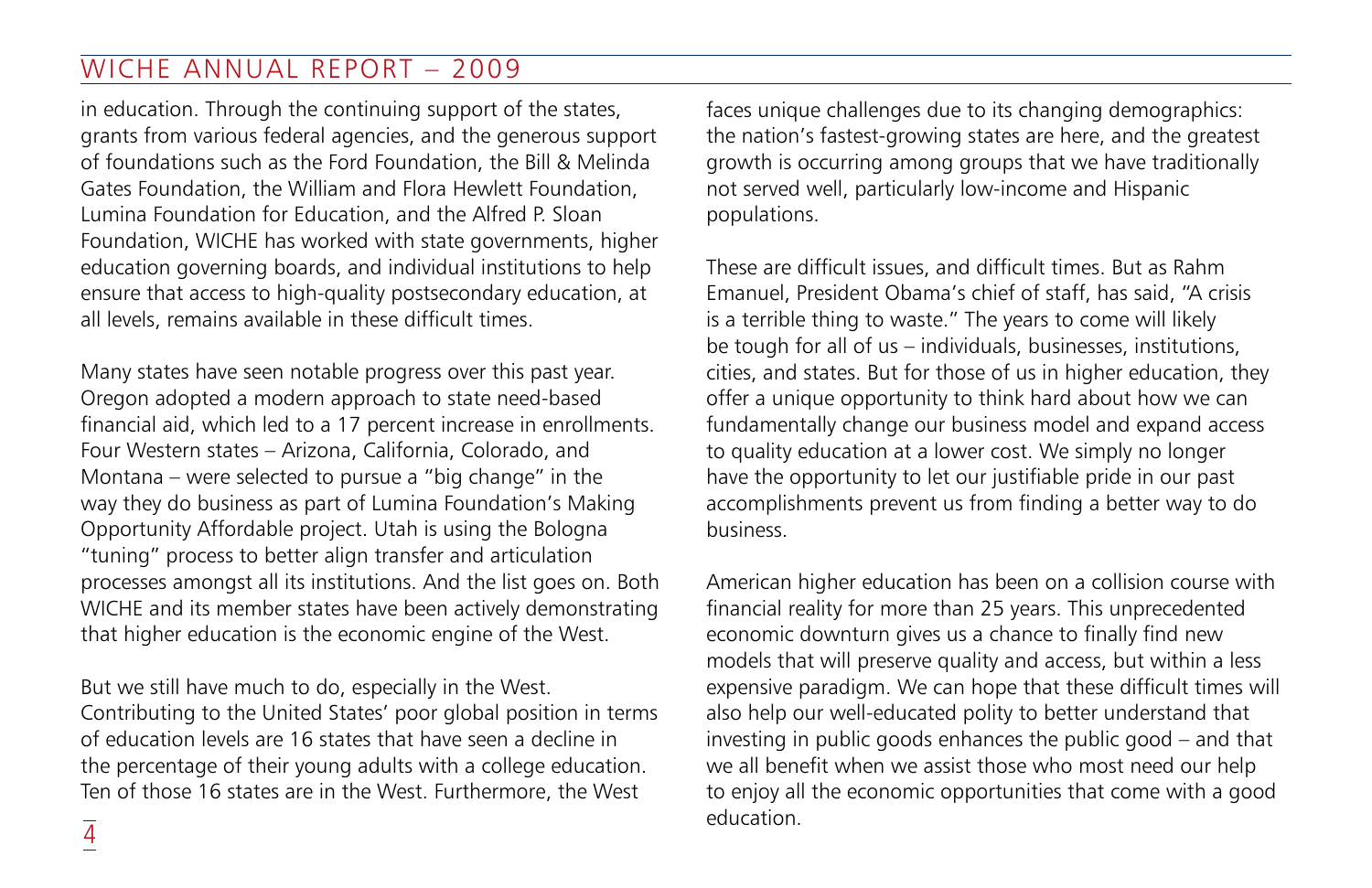# Programs and Services

WICHE's original access initiative, created in the early 1950s, was the Student Exchange Program, which now includes the Western Undergraduate Exchange (WUE), the Western Regional Graduate Program (WRGP), and the Professional Student Exchange Program (PSEP). These three programs allow students to attend out-of-state institutions in the region at reduced costs and also help the West's higher education institutions to fill enrollment gaps, avoid unnecessary duplication of programs in the region, and better manage their increasingly limited resources.

The Western Undergraduate Exchange (WUE) was founded in 1987 and is now the largest program of its kind in the nation, with students from all 15 WICHE states eligible to participate. Through WUE students pay 150 percent of resident tuition. Last year WUE enrolled more than 23,600 students in over 140 public two- and four-year institutions in the West, saving students and their families \$151.1 million. WICHE continues to encourage more institutions to join WUE and has expanded its outreach efforts by working with Western regional associations of high school counselors. Colleges and universities can tailor their participation (including admission requirements and available programs of study) to their individual campus needs. Last year WUE welcomed California State University,

Sacramento, and Arizona State University's West Campus in Glendale and Polytechnic Campus/College of Technology and Innovation in Mesa into the WUE network.

The Western Regional Graduate Program (WRGP) helps students enrolling in some 230 distinctive master's, professional science master's, Ph.D., and graduate certificate programs, where they pay resident tuition. In academic year 2008-09, some 400 graduate students saved an estimated \$3.9 million by enrolling through WRGP. Some 40 institutions in 15 WICHE states participate. Until this year no institutions in California had reciprocated by offering their programs through WRGP, so California students were not able to enroll at out-of-state institutions at the discounted WRGP rate. California State University, East Bay, has broken new ground for the state, nominating two programs to the network, both of which were WICHE peer-approved. California residents are now eligible to enroll through WRGP, beginning in the 2010-11 academic year. WRGP offers an expanding menu of more than 50 programs for future health professionals, including some 30 specialized graduate degrees in nursing; degrees in public health, audiology, speech pathology, mental health counseling, and social work; a master's of science in dental hygiene to train future faculty; and other healthcare-related programs. The network also offers cutting-edge graduate programs in biological and biomedical sciences, natural resources and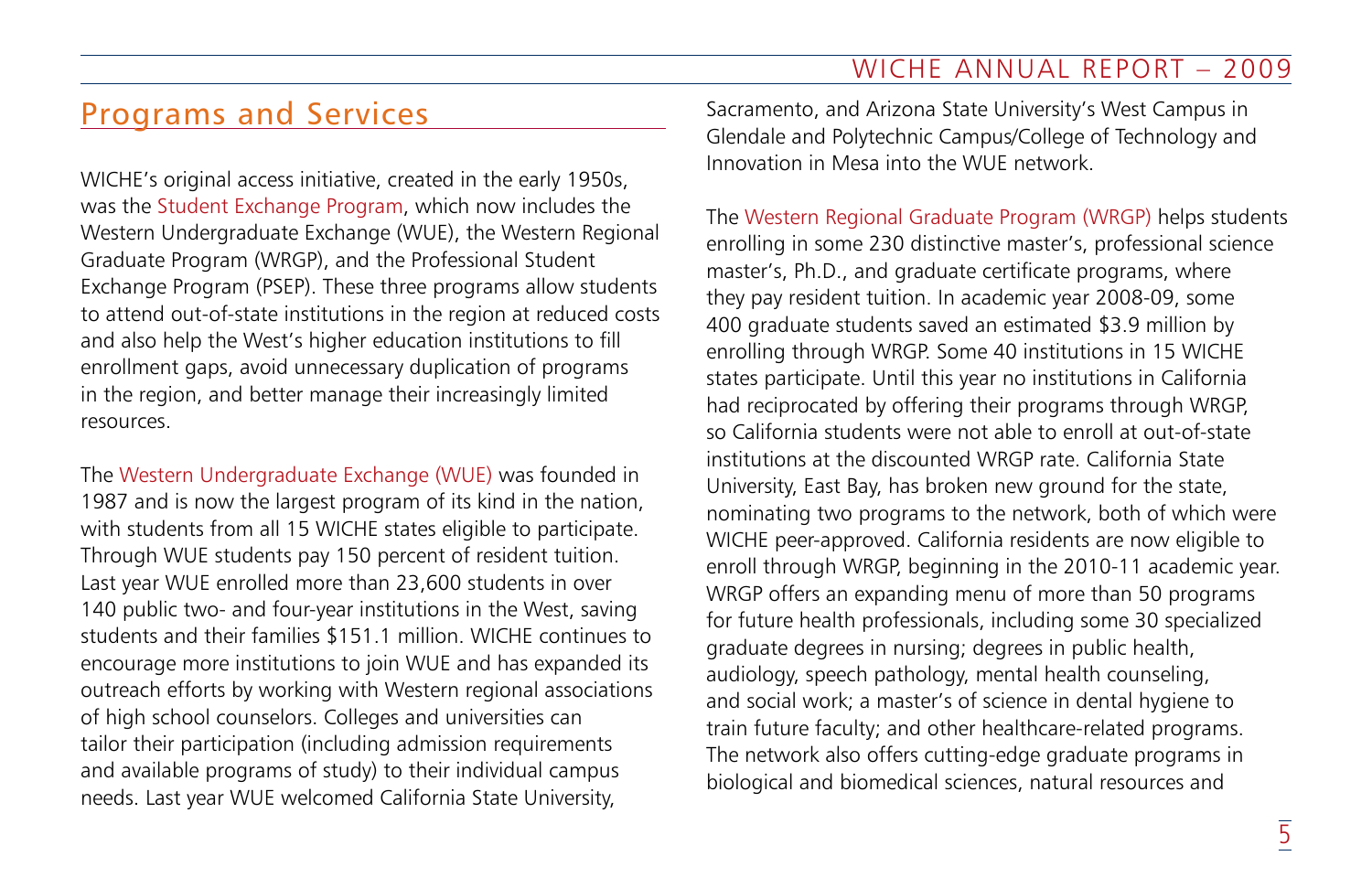conservation, engineering, the physical and social sciences, and several other academic areas.

The Professional Student Exchange Program (PSEP) broadens access in 10 professional healthcare fields to students in 12 WICHE states. In 2008-09 some 760 students were enrolled in programs in medicine, dentistry, veterinary medicine, physical therapy, occupational therapy, optometry, podiatry, osteopathic medicine, physician assistant, and pharmacy at more than 50 public and private institutions. This represented an investment of \$14.5 million across the WICHE region. Participating states determine the fields and the numbers of students they will support.

WICHE ICE (Internet Course Exchange), founded in 2007, seeks to provide broader access to specific higher education opportunities and programs by facilitating the sharing of electronically delivered courses throughout the WICHE region and beyond. In fiscal year 2009, 13 institutions and four consortia were ICE members. The ICE annual meeting was held on March 30-April 1 in Boulder, CO.

With funding from the Alfred P. Sloan Foundation, members developed a new business plan and added new functionality to the ICE database that better supports the exchange. A white paper, "The Time Is Right for the Internet Course

Exchange" (www2.wiche.edu/info/publications/TimeIsRight-ICE.pdf ), points out ways that ICE can be used to keep online courses in specialty areas financially viable and even broaden an institution's scope of online offerings during this time of shrinking resources.

A consortium of ICE members has been seeking funding to develop new online courses in math and science for teachers and to research the most effective pedagogical strategies for these courses. ICE members also focused on social work, conducting a workshop this spring for faculty who teach the subject online. They also began planning a jointly offered certificate program to train social workers employed in the K-12 environment.

An additional ICE thrust was in workforce development. With funding from the Colorado Department of Labor and Employment and the U.S. Department of Labor, ICE institutions participated in a pilot to connect Colorado citizens with online courses in information technology, which will prepare them to advance in their current employment positions or seek new ones. This two-year project will conclude next year.

The State Scholars Initiative (SSI) has a twofold purpose: to motivate students to complete a rigorous course of study to meet the demands of the global economy; and to bring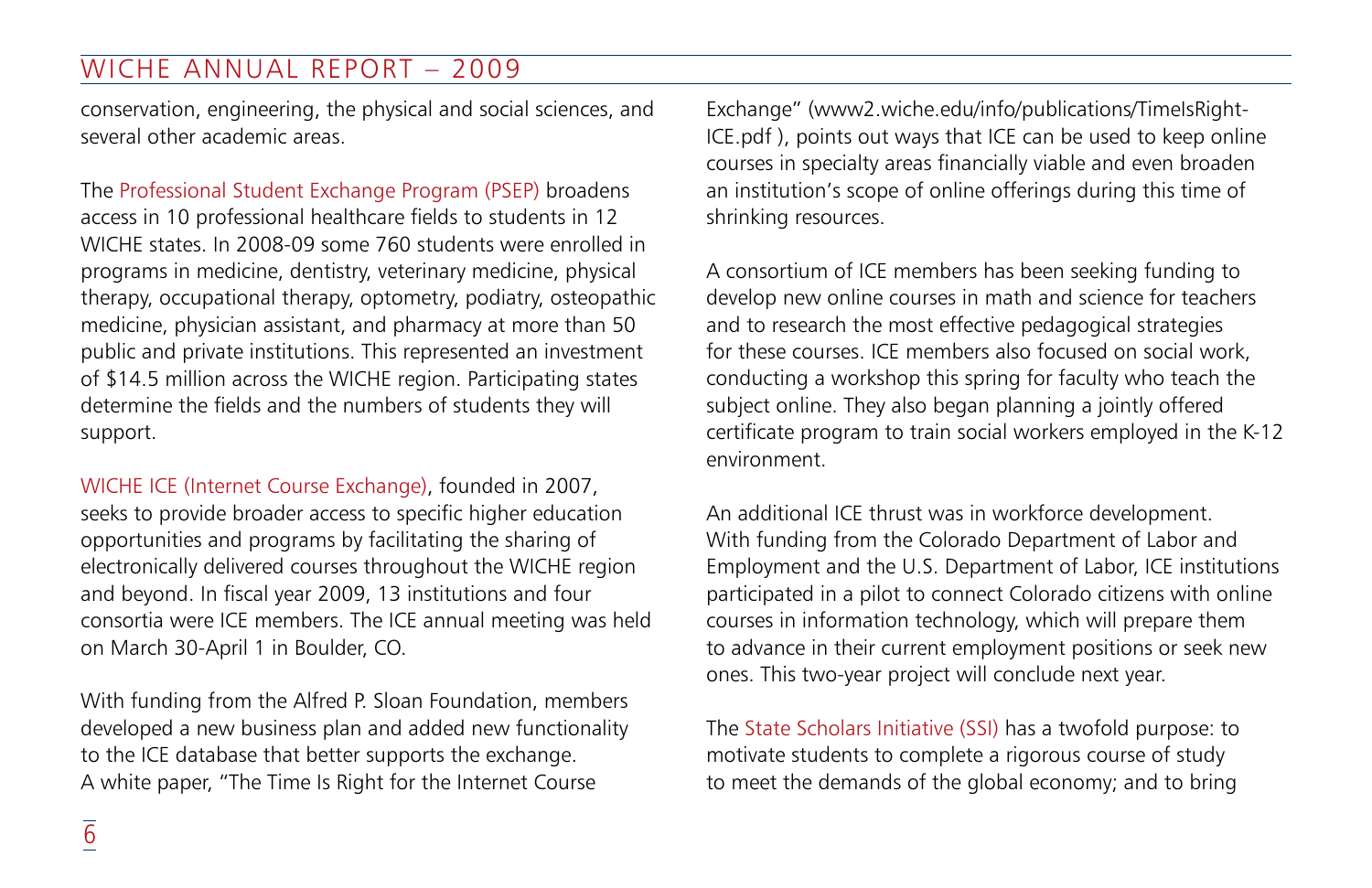business leaders into middle and high schools to help students in this endeavor. In September 2005 WICHE was selected through a national competition to direct SSI, which is funded by the U.S. Department of Education's Office of Vocational and Adult Education. State Scholars Initiative funding totals \$6.6 million. WICHE has successfully completed year three and received a continuation award through September 30, 2009, for year four, the final year of the program.

In 2009 WICHE continued work with SSI states and school districts to collect data to determine the impact of State Scholars on student course-taking patterns and stakeholder perceptions. Over the last year, WICHE continued to produce SSI data that are defensible, comparable across states, and understandable to experts and laypeople alike. WICHE disseminated these results at state and national meetings throughout the year. WICHE also disseminated findings and recommendations from SSI's National Summit on Academic Rigor and Relevance (held on April 29-30, 2008). Finally, WICHE pursued sustainability options designed to expand the national network and transition SSI from a federally funded initiative to a privately funded program.

In 2009 SSI worked with some 20 state-level business/education partnerships and about 400 school districts to support the next generation of student Scholars. Four WICHE states – Arizona,

South Dakota, Utah, and Wyoming – are currently participating in SSI, and two others – New Mexico and Washington – have completed their programs. Also currently participating in SSI are: Arkansas, Connecticut, Indiana, Kentucky, Louisiana, Maryland, Massachusetts, Michigan, Mississippi, Missouri, New Hampshire, Oklahoma, Tennessee, Virginia, and West Virginia. Three additional states – Nebraska, New Jersey, and Rhode Island – were previously funded and created and completed SSI projects.

The West's rural areas have been hardest hit by persistent and growing labor shortages in the healthcare professions. WICHE is exploring a pilot initiative to train primary care physicians committed to working in rural areas. Students of the program will be exposed to rural practice opportunities and will benefit from an enhanced rural curriculum with a strong mental health component through a partnership with WICHE's Mental Health Program. They could also participate in preceptorships and rotations with mentors in their home state; and home state residencies would be available to them. This could be coupled with host community retention efforts, designed to increase the graduate's likelihood of returning to a rural area in the home state to serve. On April 6, 2009, state officials from Idaho, Montana, and Wyoming met and toured the University of Colorado Denver's School of Medicine and discussed the development of this "PSEP Plus" initiative, to be coordinated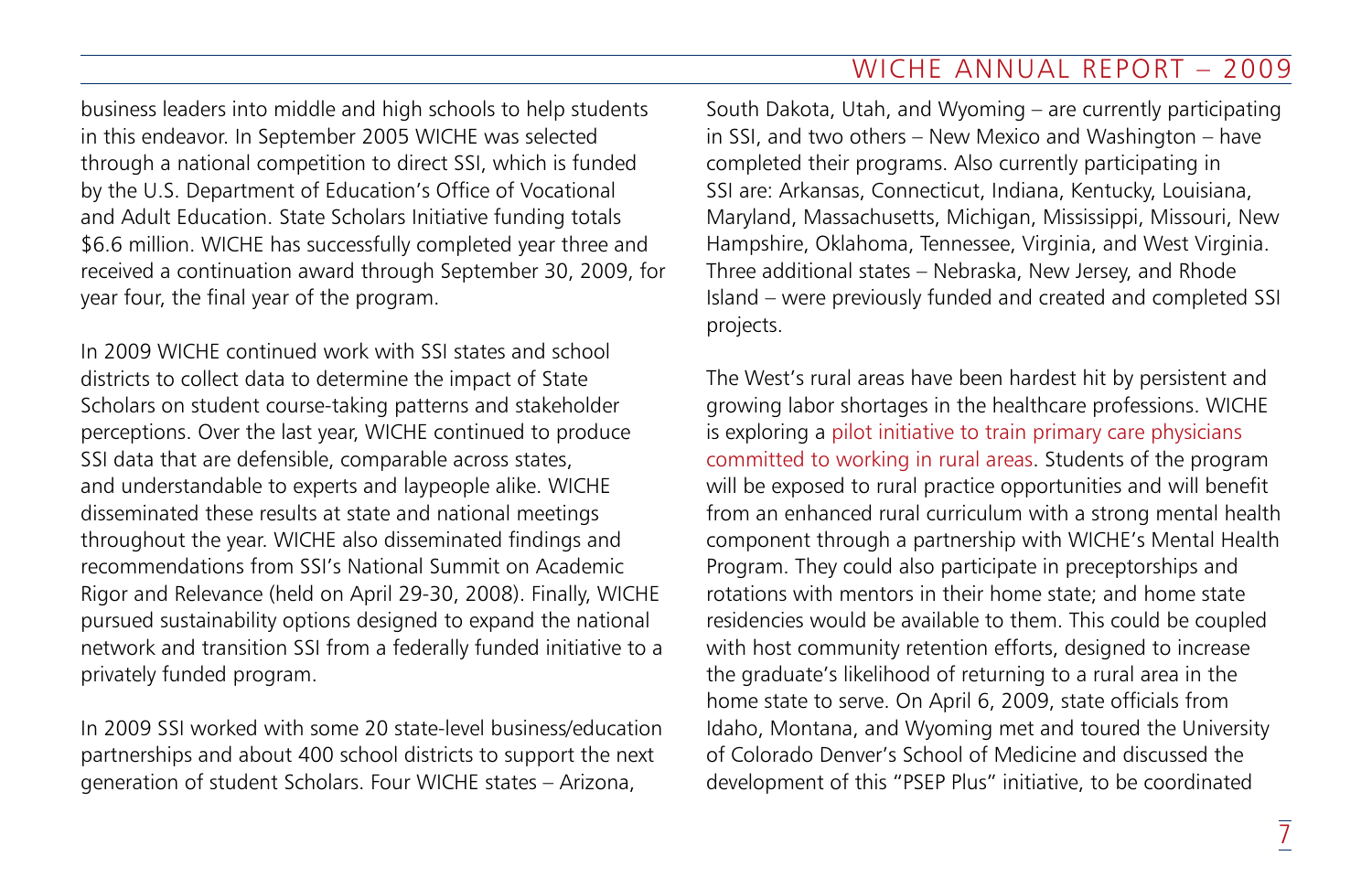through WICHE. The U.C. Denver School of Medicine launched its Rural Track Program in 2005. Student interest in the program has more than doubled, and early outcomes have been positive: all 12 students of the inaugural cohort have been matched in residencies in fields that are critical to rural practice (family medicine, pediatrics, emergency medicine, and general surgery). WICHE will continue to work with member states interested in U.C. Denver's Rural Track Program.

The Programs and Services unit's workforce-brief series "A Closer Look at Healthcare Workforce Needs in the West" (www.wiche. edu/SEP/PSEP) informs policymakers and higher education decision makers in the Western states about education and employment trends. In fiscal 2009 the series looked at the following topics:

• Oral care and the supply and demand for providers (both dentists, dental hygienists, and dental assistants), as well as the maldistribution of providers and contributing factors, especially the degree to which debt load discourages service to rural communities. The brief also discusses how the dental education system will need to be responsive to community demands for new provider types and engage the practice community in developing new educational models, particularly those which are community-based and have a focus on public health.

Veterinary medicine at both the D.V.M. and veterinary technician levels, with an emphasis on the tremendous need for veterinarians who are willing to serve in critical areas, such as public health, food safety, biosecurity, and food/animal practices.

In December WICHE's Northwest Academic Forum expanded its scope to include all WICHE states and changed its name to the Western Academic Leadership Forum (WALF). WALF currently has 40 members – provosts and chief academic officers from master's and doctoral-level institutions and academic leaders from systems and state agencies. These representatives come together to share expertise as they collaborate on solutions to common problems and address higher education issues unique to the West.

The 2009 WALF annual meeting, cohosted by the University of Alaska Anchorage, was held April 22-24 in Anchorage with the theme "Taking Stock: Strategic Leadership in Changing Times." Speakers from the American Council on Education, the National Center for Higher Education Management Systems, and the Collaborative on Academic Careers in Higher Education provided overviews of some of the economic challenges members are facing and resources available to them. Panel presentations and in-depth discussions by the members focused on student success and retention and faculty work-life models.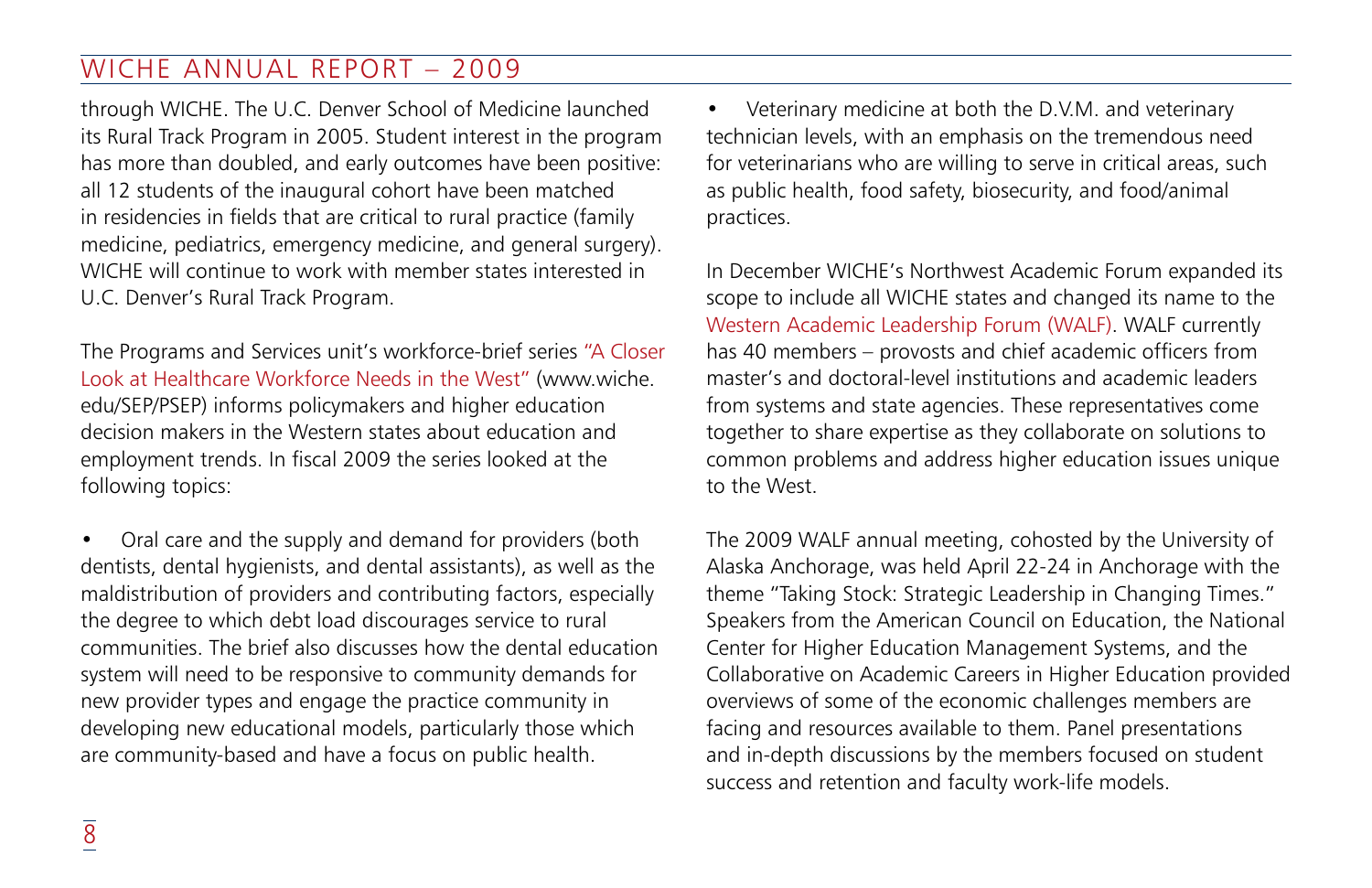The Center for Transforming Student Services (CENTSS) staff uses an audit tool developed by WICHE staff and others to perform audits for institutions interested in improving student services delivered via the Web. This work, produced on a contract basis, informs institutions about their strengths and weaknesses and provides recommendations for improvements. As budgets tighten finding the best ways to automate and provide effective services over the Web is critical to student success and retention.

WICHE is a partner in the GOALS (Gaining Online Accessible Learning through Self-Study) project, supported by the Fund for the Improvement of Postsecondary Education. Completing the second of its three years, the project centers on the development, evaluation, and dissemination of materials and processes in Web accessibility that institutions and accrediting bodies can use in their efforts to ensure that online content is accessible to all users. Accomplishments this year included publishing an action paper, "Leading the Charge: Ensuring Your Institution's Web Presence Works for Everyone" (http://ncdae. org/goals/actionpaper.cfm), and developing the indicators, benchmarks, and evidence that will provide institutions with the tools to measure their success. These tools are being loaded into a Web-based application (being tested this summer), which will allow institutions to benchmark their level each year so they can chart their progress and compare their status to other institutions.

WICHE offers participation in the Midwestern Higher Education Compact's Master Property Program (MPP) to colleges and universities in the West. Institutional members benefit from comprehensive property insurance coverage tailored to higher education needs while improving their risk management and asset protection strategies. Members also have the opportunity to earn annual dividends, based on the consortium's comprehensive loss ratios. Currently, MPP institutions have total insured values of \$63.5 billion. WICHE and MHEC members together have achieved savings of approximately \$51.5 million in premiums and dividends (\$11.5 million in savings estimated for 2008-09). The MHEC program was created in 1994; WICHE has partnered with MHEC in offering the program since 2004. The program is currently underwritten by Lexington AIG and is jointly administered by Marsh, Inc., and Captive Resources, Inc. under the direction of a leadership committee representative of the insured institutions. Six institutions and two systems in the WICHE region are members of the Master Property Program: Lewis and Clark College (OR); Nevada System of Higher Education (including the Community College of Southern Nevada, Desert Research Institute, Great Basin College, Nevada State College at Henderson, Truckee Meadows Community College, University of Nevada, Las Vegas, University of Nevada, Reno, and Western Nevada Community College), Pima County Community College system (AZ, with six campuses and four learning and education centers), Reed College (OR), Seattle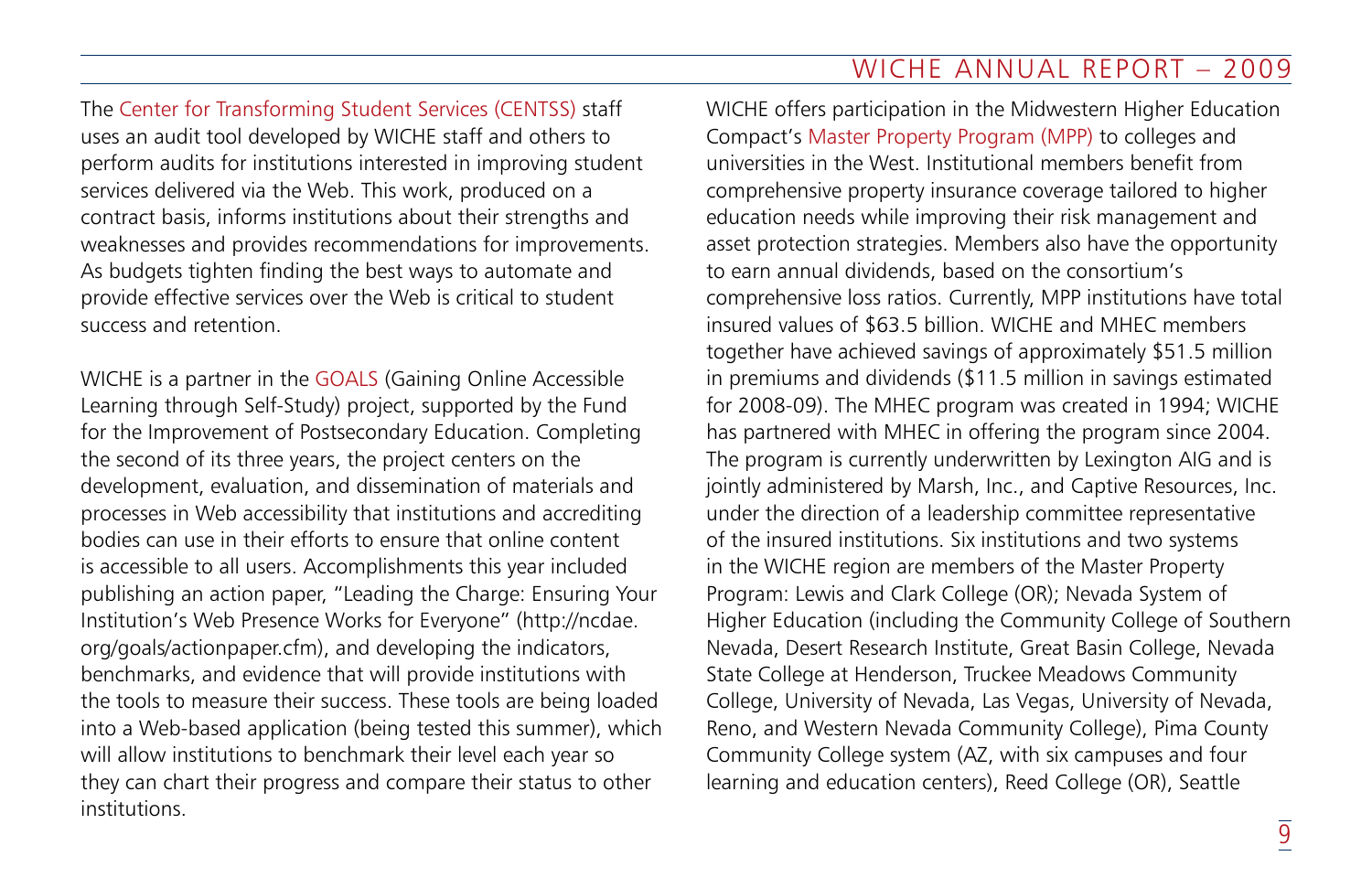Pacific University (WA), University of Northern Colorado, Westminster College (UT), and Willamette University (OR). WICHE staff continues to work with our program administrators to provide information on the MHEC/WICHE insurance programs to interested institutions.

The Midwestern Higher Education Compact invited WICHE to participate in a three-year contract with Xerox Corp. for printing equipment and document management services, with four possible one-year renewals. Under the contract all government agencies and institutions or systems of higher education in the MHEC and WICHE regions can use Xerox for their office printing needs at a discount. The contract also includes production-level printing services. MHEC first began working with Xerox in 2003, to provide costs savings and printing product improvements to colleges and universities in its region; it later conducted a national RFP process and negotiated a second contract with Xerox that takes advantage of the power of collective purchasing. In addition to hardware – including multifunction devices, laser printers, copiers, and fax machines – the contract covers Xerox services, such as productivity assessments and document advisories to help manage and streamline records and administrative documents.

The full range of Xerox Global Services' offerings will also be available, including Xerox Office Productivity Assessments

that will examine copy, print and fax volumes across an entire organization, and identify opportunities to save money by consolidating equipment. Members can also utilize Xerox's Document Advisor Services to help manage the information overload of student records and administrative documents schools continually face. An administrative fee will be assessed on all purchases resulting from the MHEC/WICHE contracts. The fees are 2 percent on gross sales on equipment purchases under the small printer contract and 1 percent of gross sales on equipment purchases under the large printer contract. Revenues from the fees will be split evenly between MHEC and WICHE.

# Policy Analysis and Research

In fiscal 2009 the Policy Analysis and Research unit continued its work on the project titled Getting What You Pay For: Understanding Higher Education Appropriations, Tuition, and Financial Aid, which is funded by Lumina Foundation for Education. Building upon the work of the Changing Direction project, this effort is designed to promote informed decision making and the alignment of higher education appropriations, tuition, and financial aid policy. The goal is to educate state legislators, news media (especially statehouse and higher education reporters), and others about these issues in an effort to increase student access and success. Together with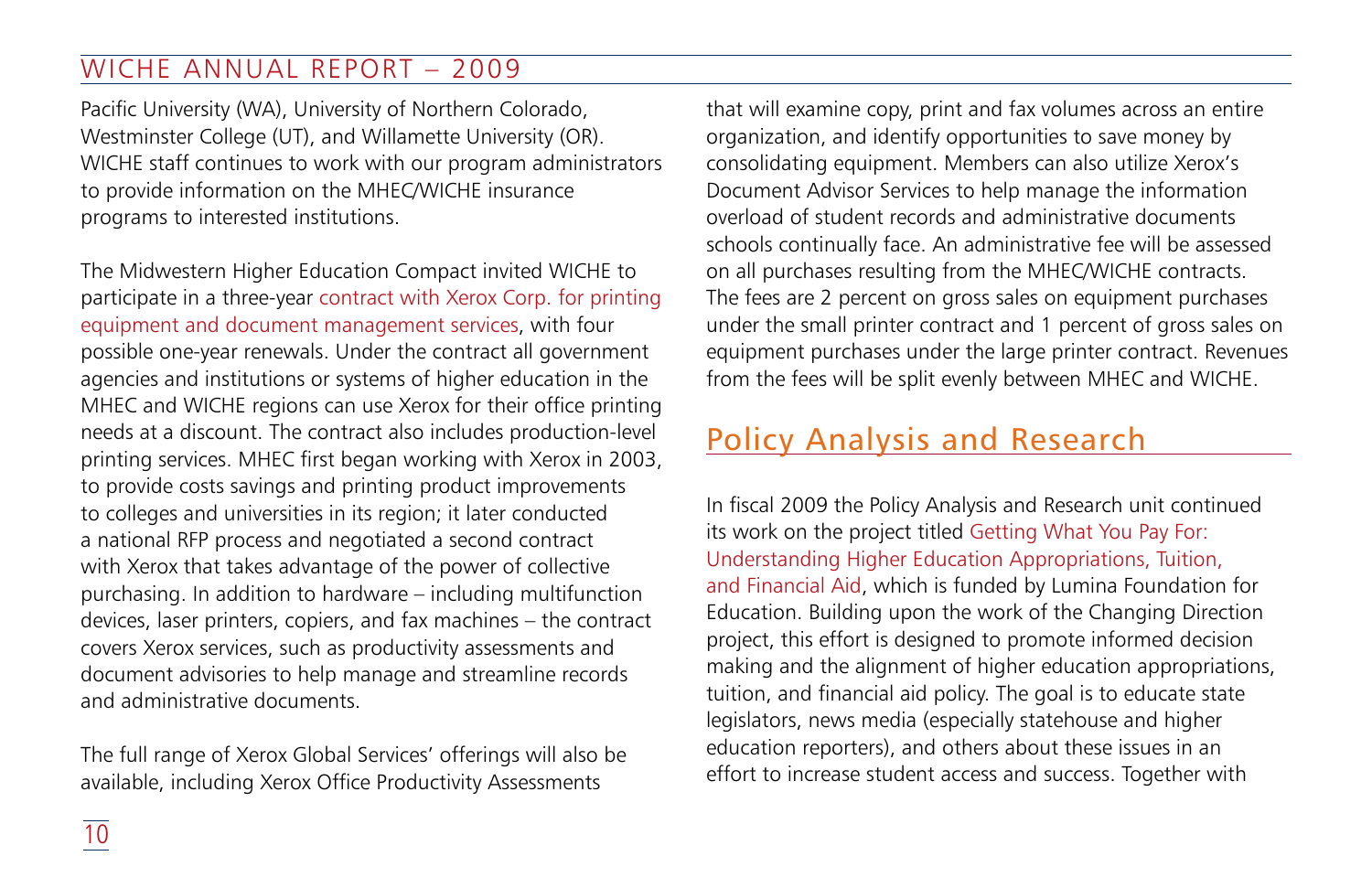the National Conference of State Legislatures (NCSL), and in collaboration with the Hechinger Institute on Education and the Media, WICHE published eight policy briefs targeted to the state legislative audience, so that they may better understand the importance of policy alignment. These briefs were distributed to every state legislator in the nation, and WICHE members staff are continuing to participate in meetings to disseminate the lessons learned. The unit is also cosponsoring a meeting of NCSL's Legislative Education Staff Network as part of this effort.

Non-traditional No More: Policy Solutions for Adult Learners – a two-year project funded by Lumina Foundation that provides state and institutional leaders with a unique opportunity to increase access and success for the adult learner population in postsecondary education – had a very successful year. Nontraditional No More worked with Arkansas, Colorado, and Nevada (which were selected through a competitive process) to identify their "ready adult" population – those adults who are close to having enough credits to obtain a degree but have not yet returned to college. With a comprehensive focus on academic affairs, financial aid/financing, student support services, and communications (marketing and information strategies designed to reach out to the ready adult population), participating states identified barriers in both policy and practice that hampered these students from completing their degrees. Now, states are implementing ways to reduce those

barriers and increase degree attainment. During this past year, WICHE convened the second round of meetings in each of the three participating states. In addition Lumina awarded WICHE additional funding (\$412,118) to work with two more states – New Jersey and South Dakota – and to form a network of states interested in increasing access and success among ready adults.

WICHE created and manages the College Access Challenge Grant (CACG) Consortium and Network in an effort to assist Western states in implementing their CACG programs. CACG is a federal formula-grant initiative designed to foster partnerships among federal, state, and local governments and philanthropic organizations. The program uses matching challenge grants to help increase the number of low-income students who are prepared to enter and succeed in postsecondary education. Members of the consortium – Alaska and Nevada – receive services including grant development and management, program implementation and evaluation, and ongoing expert consultation and guidance. Consortium states are also members of the CACG Network, whose members learn from each other, share best practices and lessons learned, and explore evidencebased research.

In partnership with Hezel Associates and WCET, the Policy unit began work on a project titled Best Practices in Statewide Articulation and Transfer Systems. The project, funded by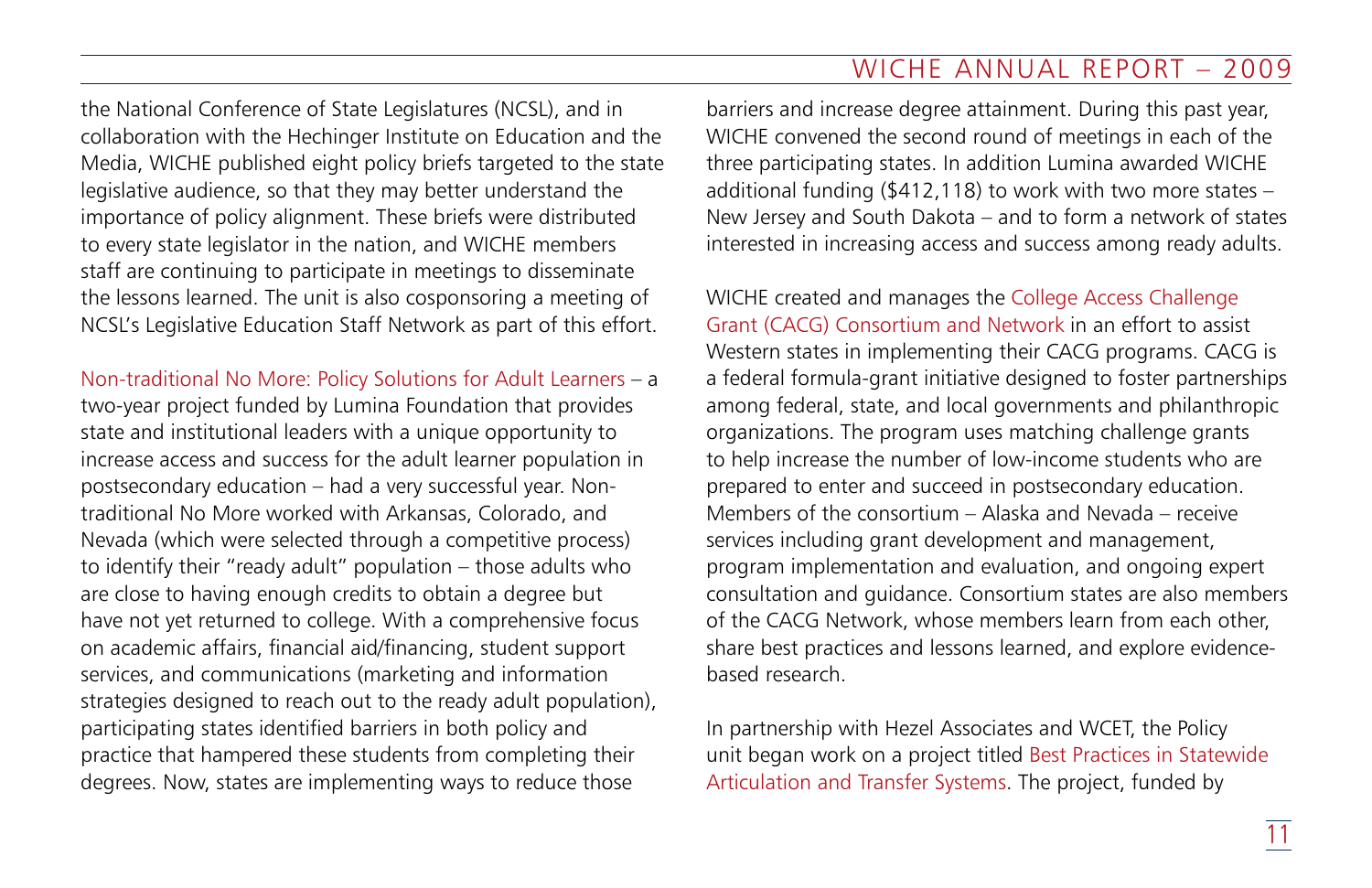Lumina Foundation, seeks to develop a deeper understanding of how states coordinate their articulation and transfer programs for students who move from two-year to four-year institutions, focusing on those policies and strategies that have proven effective at increasing access to and success in higher education. In addition to surveying all 50 states and developing in-depth case studies of selected state systems, WICHE, WCET, and Hezel Associates will examine how state colleges and universities use Web portals in the articulation and transfer process to determine the characteristics that make them effective and whether similar models can be used in other states. Upon completion of the initial research and case studies, WICHE and Hezel Associates will distill key findings into a best practices guide, featuring clear policy options for policy and decision makers.

Policy continued its work with the Pathways to College Network, an alliance of private and corporate foundations, nonprofits, educational institutions, and the U.S. Department of Education that works to boost access to higher education for disadvantaged students and prepare them for college. Pathways, with a network made up of researchers, policy analysts, educators, K-12 administrators, government representatives, businesses, foundations, and community organizations, seeks to identify the best ways of putting disadvantaged students on the path to college. WICHE's work with Pathways includes annually updating its online searchable policy inventory, SPIDO (State Policy Inventory Database Online). In addition, the Policy unit has a representative on Pathways's policy subcommittee.

In September 2009 the Policy unit completed work on its threeyear Escalating Engagement: State Policy to Protect Access to Higher Education project, funded by the Ford Foundation. This effort sought to encourage the investment of state dollars into programs and policies that promote access to higher education and to strengthen the connection between higher education and state workforce development needs. The final few months of the project were focused mostly on finishing up technical assistance activities in Washington and Oregon. In Washington WICHE was engaged with a wide-ranging investigation of stakeholder viewpoints about how well the state's higher education activities were fulfilling its workforce needs, with the results of that review presented to a collection of key state-level leaders and representatives from the business community and other constituent groups. In Oregon the Policy unit facilitated a consultation between the Oregon community college system and the Council for Adult and Experiential Learning (a partner on the grant) in an effort to promote the development and effective use of a state workforce certification system. The project also produced a well-received report on the need to reduce educational attainment gaps across races and ethnicities,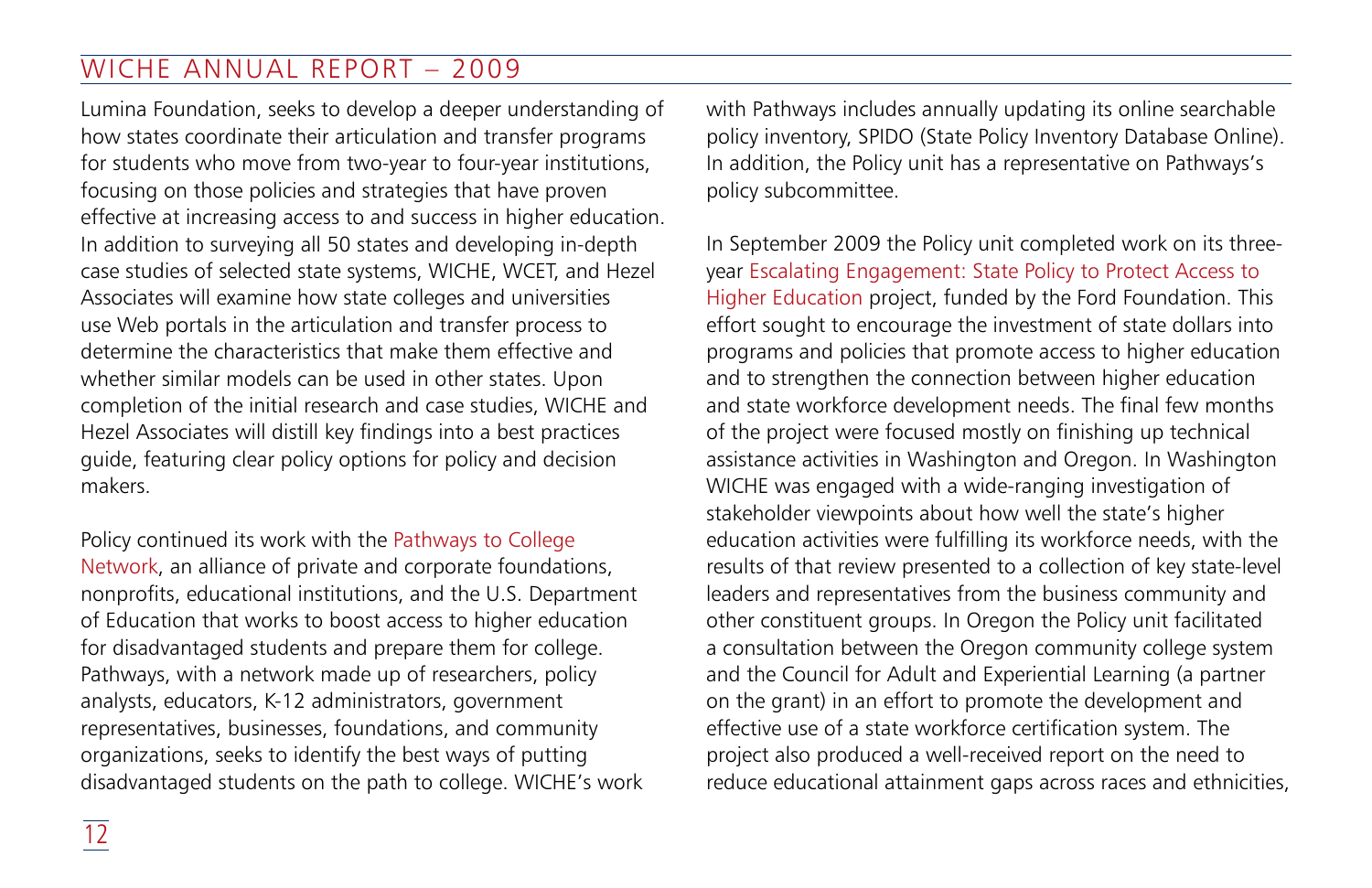in order to assure to the nation's continued economic prosperity.

The Policy unit became increasingly involved in the national discussion that is encouraging the development of longitudinal data systems. The unit received WICHE's first grant from the Bill & Melinda Gates Foundation to host a meeting in December to discuss how to help states more actively include workforce and labor market data in longitudinal data systems and to explore a prototype model for interstate sharing of longitudinal data. That meeting, themed "Fostering Collaborative State-Level Education and Workforce Database Development" and hosted in partnership with the Data Quality Campaign, brought together leaders representing the data systems for K-12 education, postsecondary education, and workforce development in 14 of WICHE's member states. One particular focus of the meeting was on reducing the chilling effect that the Family Educational Rights and Privacy Act (FERPA) has had on data system development and use. The project also funded followup conference calls with each state delegation, which showed how quickly WICHE's leadership bore fruit. Many states reported that they were able to use the information they gathered at the meeting to make headway in developing data capacity or in sharing existing resources, in spite of their preoccupation with a particularly difficult legislative session this year. In addition, the Policy unit was able to employ the remaining money from

the Gates grant to facilitate subsequent meetings requested by the state delegations of Alaska and South Dakota, who believed the exposure of a larger audience to the lessons learned at the December meeting could be decisive in helping their states break through barriers. Finally, the grant also enabled the Policy unit to host a meeting involving representatives from Hawaii, Idaho, Oregon, and Washington in an effort to conceptualize a prototype framework for a multistate data exchange spanning the K-12, postsecondary, and workforce sectors.

In May 2009 the Colorado Department of Higher Education (CDHE) released an evaluation report on Colorado's College Opportunity Fund (COF), which was prepared by WICHE's Policy unit. COF represents the nation's first and only (to date) attempt by a state to finance its higher education enterprise primarily through a voucher program. WICHE's evaluation was comprehensive: it explored the original intent of the legislation that established COF and related policies through document review and interviews; conducted an exhaustive data analysis of student-level enrollment and voucher usage to examine the policy's impact on access; examined the implementation and institutional burden of the policy through focus groups with institutional and agency leaders, as well as with the student services personnel with direct student contact; and made recommendations for reform. Aside from providing the rationale for higher education to be considered as exempt from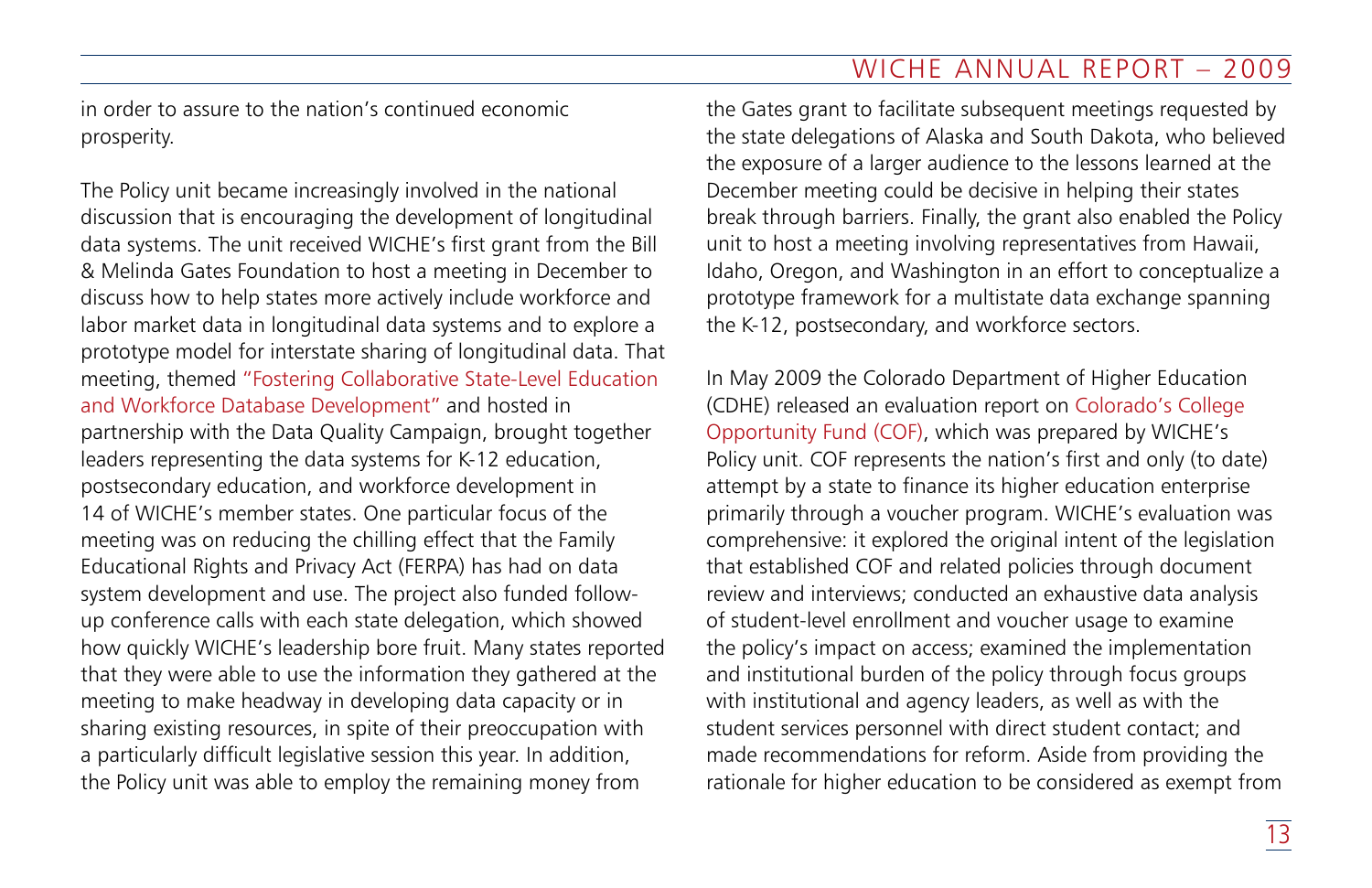Colorado's constitutional revenue and spending limitations, which was generally agreed to be the central purpose of the policy, the report found that the policy has largely not succeeded in meeting its original goals of promoting access among targeted populations and compelling institutions to adopt more consciously market-based behaviors.

The Policy unit also continued to engage interested states in discussions of financial aid reform and improvement. Building on WICHE's success in helping Oregon adopt a "shared responsibility" model for delivering its principal need-based grant program in 2007, WICHE provided technical assistance to Colorado and Kentucky as each considered similar approaches. Colorado's effort stalled when voters failed to approve Amendment 58, which would have provided an estimated \$180 million for grants and scholarships. Kentucky's effort has also been unsuccessful so far, due in part to turnover in leadership at the Council on Postsecondary Education.

WICHE's Policy unit continued to disseminate findings from the 7th edition of *Knocking at the College Door: Projections of High School Graduates by State and Race/Ethnicity*. The unit was invited to give presentations on this topic and other demographic patterns at multiple College Board-sponsored meetings, the National College Access Network, a meeting of higher education and business leaders in Idaho, and elsewhere.

With a focus on maintaining the state commitment to financial aid in times of fiscal constraints, WICHE held the annual meeting of its Legislative Advisory Committee in July 2008. It brought together legislators from the WICHE states for a fullday meeting. In addition, as the collapse of the economy left many states facing substantial budget gaps during their 2009 legislative sessions, the Policy unit responded to a number of inquiries about proposed budget cuts to higher education and tuition increases. Our efforts here consumed significant time and energy, given the fluid nature of legislative and governors' proposals and how inconsistently those proposals are reported.

Policy continued to provide valuable resources through its publications, including annual reports such as *Tuition and Fees in Public Higher Education in the West* and *Benchmarks*, periodic updates to the *Regional Fact Book for Higher Education in the West,* and weekly Policy Alerts and Stat Alerts. The unit also updated the Policy Publications Clearinghouse, an online database of policy publications, in a continuing effort to serve as a source of policy information for Western states. The documents include studies, reports, surveys, and policy briefs published by various research and public policy organizations. In addition, in fiscal 2009 WICHE produced *Policy Insights* on tuition and fees pricing.

Finally, the Policy unit experienced some significant staffing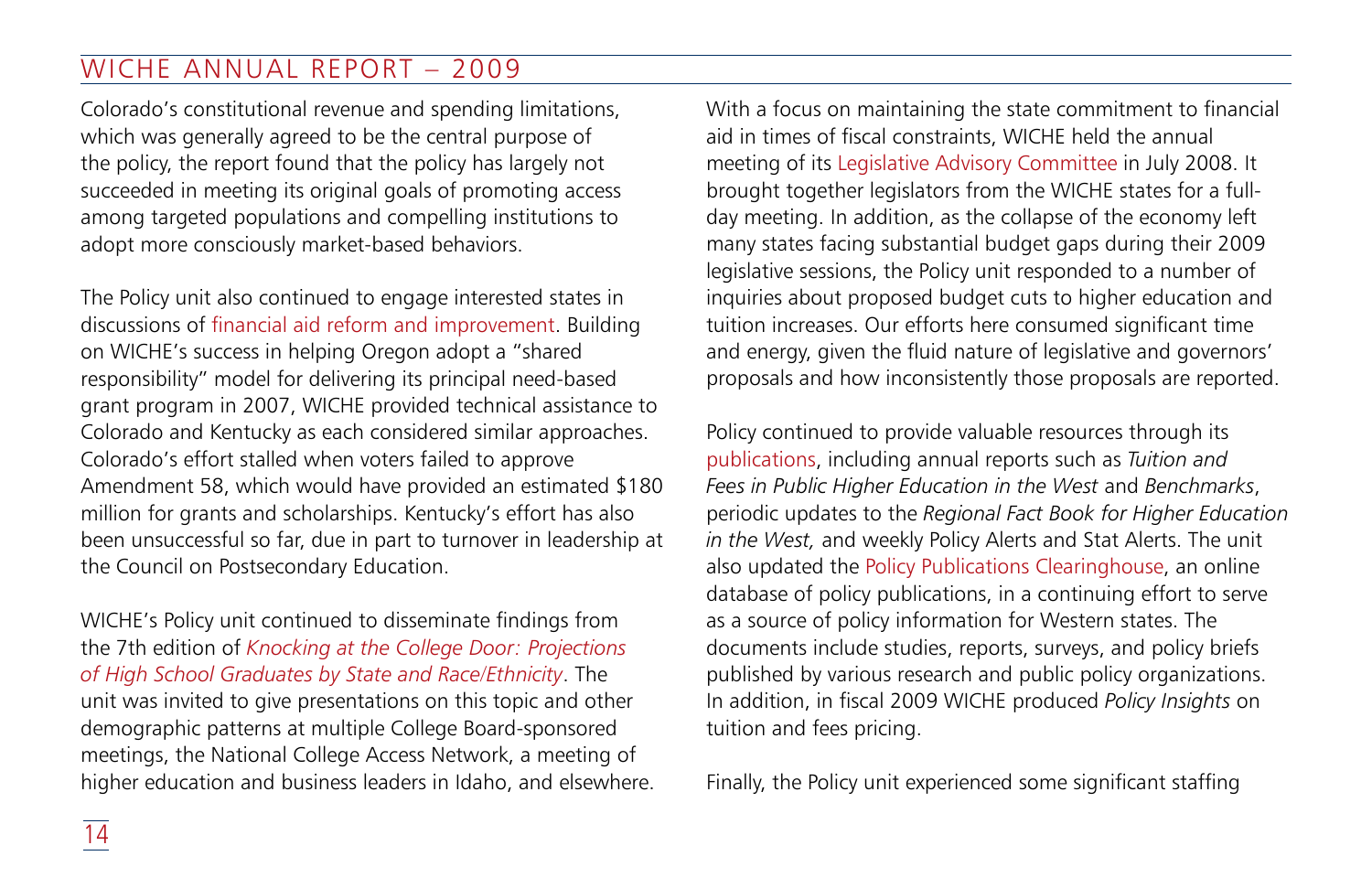changes in the last year. Two unit staff, Demi Michelau and Brian Prescott, received promotions and now jointly manage the unit under the president's supervision. The unit also hired three new staff members: Carl Kreuger, Patrick Lane, and Brandi Van Horn.

# **WCET**

WCET is a membership cooperative of institutions and organizations dedicated to advancing access and excellence in higher education through the innovative use of technology. WCET's membership includes many of the top technology innovators from colleges, universities, nonprofit organizations, and companies around the country. WCET develops research projects that focus on integrating technology into the teaching and learning processes, consults with higher education institutions, holds professional development conferences for practitioners, and supports its members in the planning and implementation of e-learning.

WCET has been selected by a group of 14 adult-serving higher education institutions to create a new resource (the College Choices for Adults Website) to educate students to become better-informed consumers of online education. Key to the

initiative, called Transparency By Design, is the collection and sharing of new data about student engagement, alumni opinions, and student learning outcomes for academic programs. WCET is serving as a neutral, third-party organization to uphold the reporting standards of the initiative. Lumina Foundation for Education supplied start-up funding for the College Choices Website and project development. During fiscal year 2009, WCET has provided project direction for this initiative and played an integral role in developing the data items to be included in the Website. WCET also collected and evaluated initial data from each institution for display on the Website, which will go live to the public early in August 2009.

The Higher Education Opportunity Act of 2008 included several provisions related to distance education and correspondence education. Prior to passage of the legislation, WCET took an active role in keeping the distance education community informed of the proposed requirements and established the Study Group on Academic Integrity and Student Authentication in Online Learning to create a body of knowledge and shared expertise. The one provision of most significant concern directed accrediting agencies to ensure that institutions have processes in place to authenticate students in distance education courses and programs. Michael Offerman, vice chairman of Capella Education Company, and Muriel Oaks, dean of the Center for Distance and Professional Education at Washington State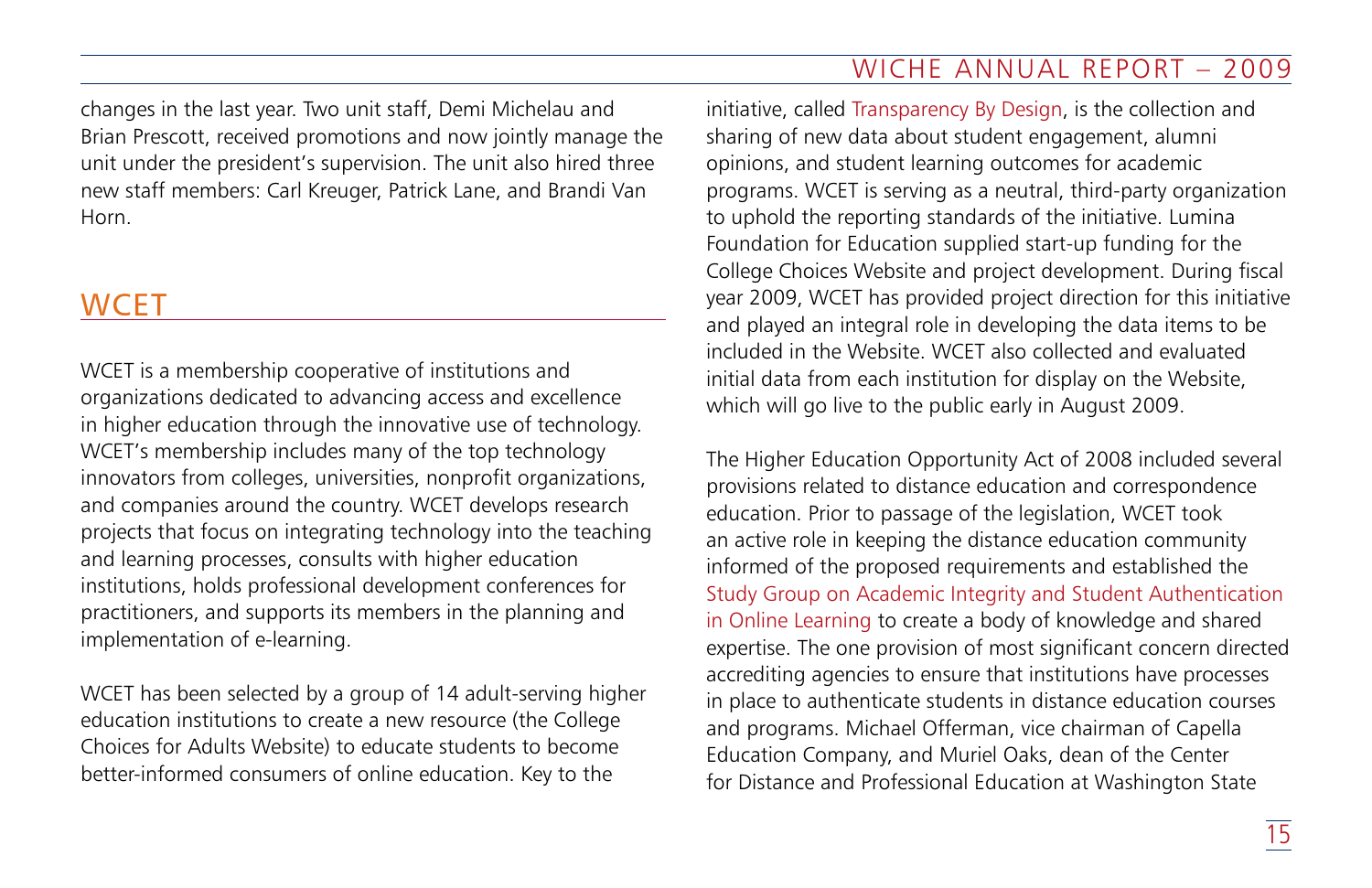University – both nominated by WCET – were appointed to the federal rulemaking committee on accreditation. As the lead negotiators representing distance education, they contributed to a positive resolution of the authentication issue with requirements broad enough so that institutions can adopt compliance measures appropriate to their individual needs. The study group produced several resources to inform member institutions about current practices and policies used by institutions to minimize cheating and promote academic honesty in online education, including a Webcast, podcast, conference presentation, and a briefing paper.

WCET celebrated its 20th anniversary conference in Phoenix in early November. The conference attracted over 430 higher education professionals from 46 U.S. states, five Canadian provinces, China, and Bermuda, including a record number of first timers who experienced the exceptional program and professional networking opportunities that are the conference's signature. Program highlights included a presentation by Sandra Day O'Connor, former Supreme Court justice and a resident of the Phoenix area, who discussed a new interactive teaching resource aimed at civics education for middle school teachers and students. In his introduction of former Justice O'Connor, WICHE Chair Roy Ogawa noted the great honor felt by all present to hear her remarks about the need to re-instill civics education into public education. In addition, University

of Richmond President Ed Ayers and his colleague Andrew Torget described four digital history projects that engage college students in new ways of discovery. One of their projects, Voting America, received lots of media attention in the recent presidential election. Commissioners Buchanan, Haeger, Howe, and Perry drew a full house for their panel discussion of the politics and policies of e-learning.

Directors of online and distance education asked WCET to provide more professional development programs to help them retain their staff and assist them in transitioning to more advanced managerial and leadership positions within their organizations. In collaboration with the Southern Regional Education Board and a planning committee of national leaders in online education, WCET designed CatalystCAMP, a program for higher education professionals with one to five years experience in e-learning. CatalystCAMP will be held in conjunction with WCET's 2009 annual conference in Denver.

WCET reinstituted its Webcast series as yet another means of providing professional development at a distance. The spring 2009 series addressed both practical and future-oriented topics, including the following.

• How to use Web 2.0 tools, such as blogs, vodcasting, mashups, and social networking, to promote authentic,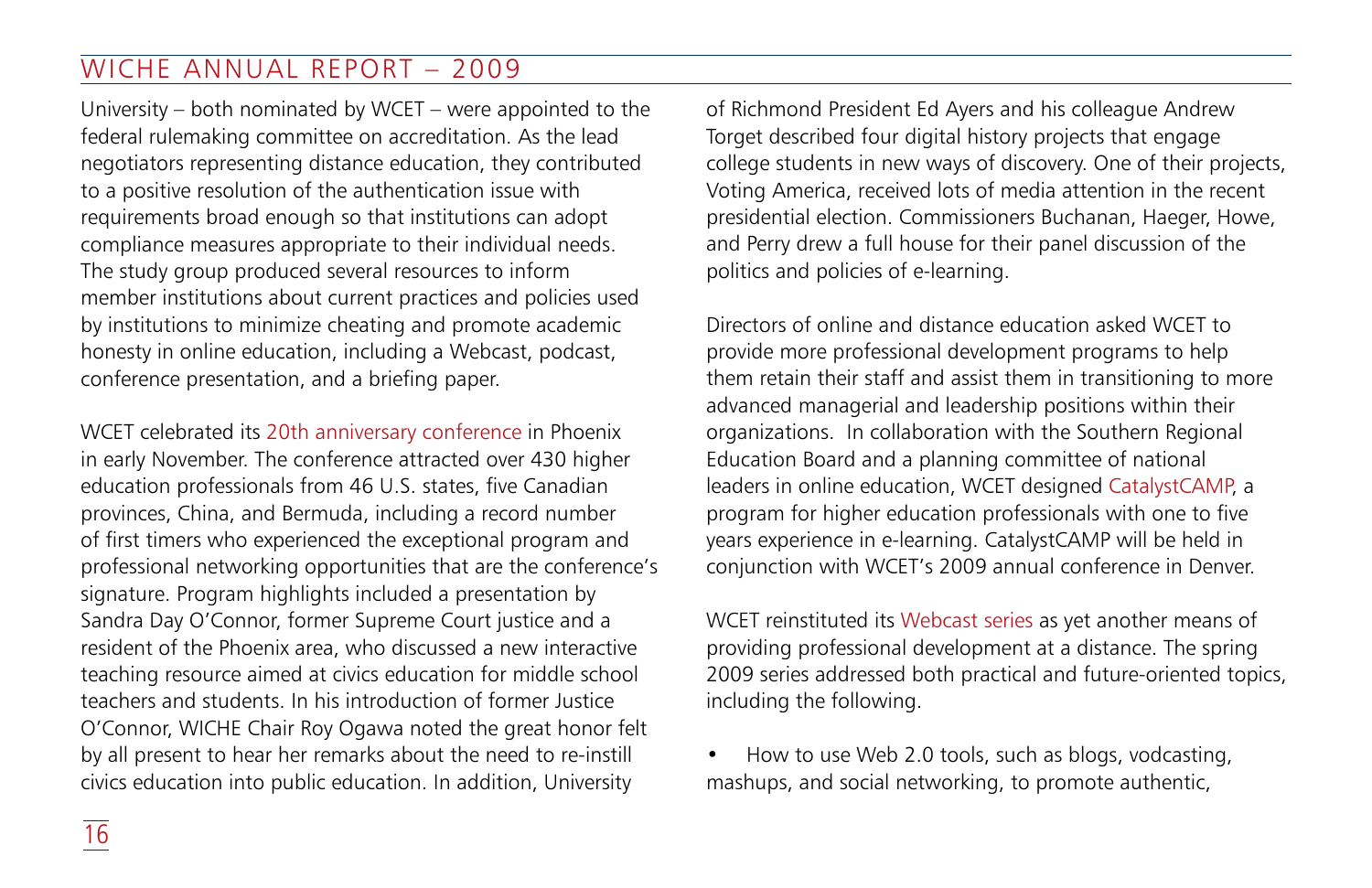personalized, lifelong learning, as well as problem solving and critical thinking skills.

- How students perceive plagiarism, especially in an online learning environment, and strategies faculty can use to discourage it.
- How campus CIOs and faculty need to consider mobile wireless technologies as a learning environment to supplement classroom learning.
- Which strategies have been successful in increasing student retention in online courses and programs.
- What lessons can be learned from Hurricane Katrina, the North Dakota floods, and other unexpected disasters to keep campuses "open" using online learning infrastructure.

WCET launched three new common interest groups (CIGs) based on recommendations from its member-based governance structure. These member-driven working groups are, like WCET itself, cooperative in nature. Member contributions to specific projects are invaluable and result in work reflecting various perspectives, the pragmatism of the user community, and oftentimes more up-to-date knowledge of the technology. The new CIGs will produce resources, best practices, and other tangible products on these topics: student retention in online learning; evaluation and ownership of learning management systems; and institutional policies and initiatives affecting faculty roles, workload, and other institutional and statewide practices.

The eLearning Consortia Common Interest Group (formerly called the Academic Collaboration CIG) consists of interinstitutional organizations that share resources to increase institutional capacity for, sharing of, and access to technologymediated courses and programs. Together with Kansas State University's Institute for Academic Alliances, the eLearning Consortia CIG is producing a public Website, including a directory of consortia and a repository of policies and publications from those consortia. The CIG is also working on a list of best practices for consortia and a set of data items for consortia to use for accountability reporting.

This year Russell Poulin, WCET's associate director, provided consulting services to Nexus, the Nursing Education Exchange. Nexus is a consortium of institutions that works to increase the capacity of nursing doctoral programs through sharing existing and creating new distance-accessible courses. Current academic foci include doctoral nursing education, diverse and vulnerable populations, and gerontology and geriatric nursing. Participating institutions include Arizona State University, Oregon Health & Science University, U.C. Denver, University of New Mexico, University of Nevada, Las Vegas, University of Northern Colorado, University of Utah, Loma Linda University, and Washington State University. Poulin helped the organization consider different funding and sustainability models.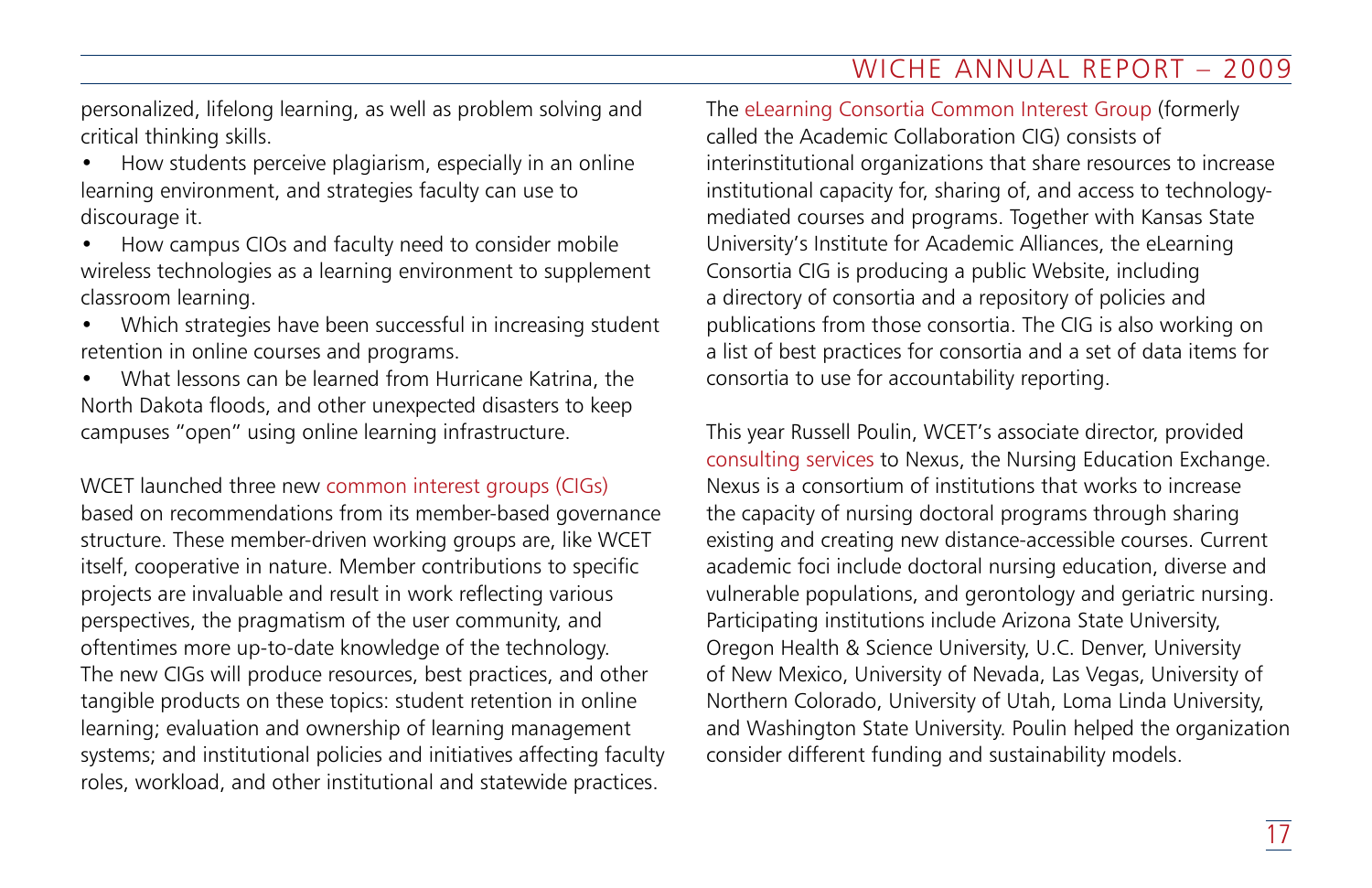In February WCET, the China Open Resources for Education (CORE), and the Seattle Science Foundation cohosted a meeting with representatives from U.S. and Canadian institutions and distinguished U.S. scientists, including Nobel laureate Lee Hartwell, to explore interest and strategies to develop targeted training programs for the Chinese market utilizing the model of open education courseware. A segment of the WCET membership is engaged in early exploration of models that support international programs using online and open educational resources.

WCET has also released several new publications over the last year. "Best Practice Strategies to Promote Academic Integrity in Online Education, Version 2.0" was produced by WCET's Study Group on Academic Integrity and Student Authentication in response to the Higher Education Opportunity Act provision related to student verification. This document reflects the combined contributions of WCET, the UT TeleCampus of the University of Texas System, and the Instructional Technology Council and is licensed under a Creative Commons license, which allows users to modify the document for noncommercial purposes as long as the original attribution is retained.

"Funding of Academic Collaborations" presents the results of a survey on academic collaborations, which are defined as interinstitutional organizations that share resources to increase institutional capacity for, sharing of, and access to technologymediated courses and programs. Findings focus on sources of revenue, amount of funding, and effective funding models. U.S., Canadian, and multistate/province organizations were included in the study.

A white paper, "Unleashing Waves of Innovation: Transformative Broadband for America's Future," prepared by a national collaboration of higher education organizations, including WICHE, describes the need for a national broadband strategy that begins with U.S. colleges, universities, schools, libraries, and hospitals. The contributing authors and organizations propose a national broadband strategy and rationale that build on higher education's success and experience with advanced networks and, in particular, their efforts to ensure that highquality educational programs reach the broadest audiences. The paper was submitted to the Departments of Commerce and Agriculture, shared with White House senior staff, and discussed with the leaders of the National Science Foundation and the National Institutes of Health.

Another tech-related program focused strongly on broadband is the WICHE Technology and Innovation initiative. Access to broadband networks has been identified as a national priority and is slated to receive a significant investment of federal stimulus funds: the American Recovery and Reinvestment Act

visits and participation in each other's conferences; exploring

content can be shared.

 $\mathbf{I}$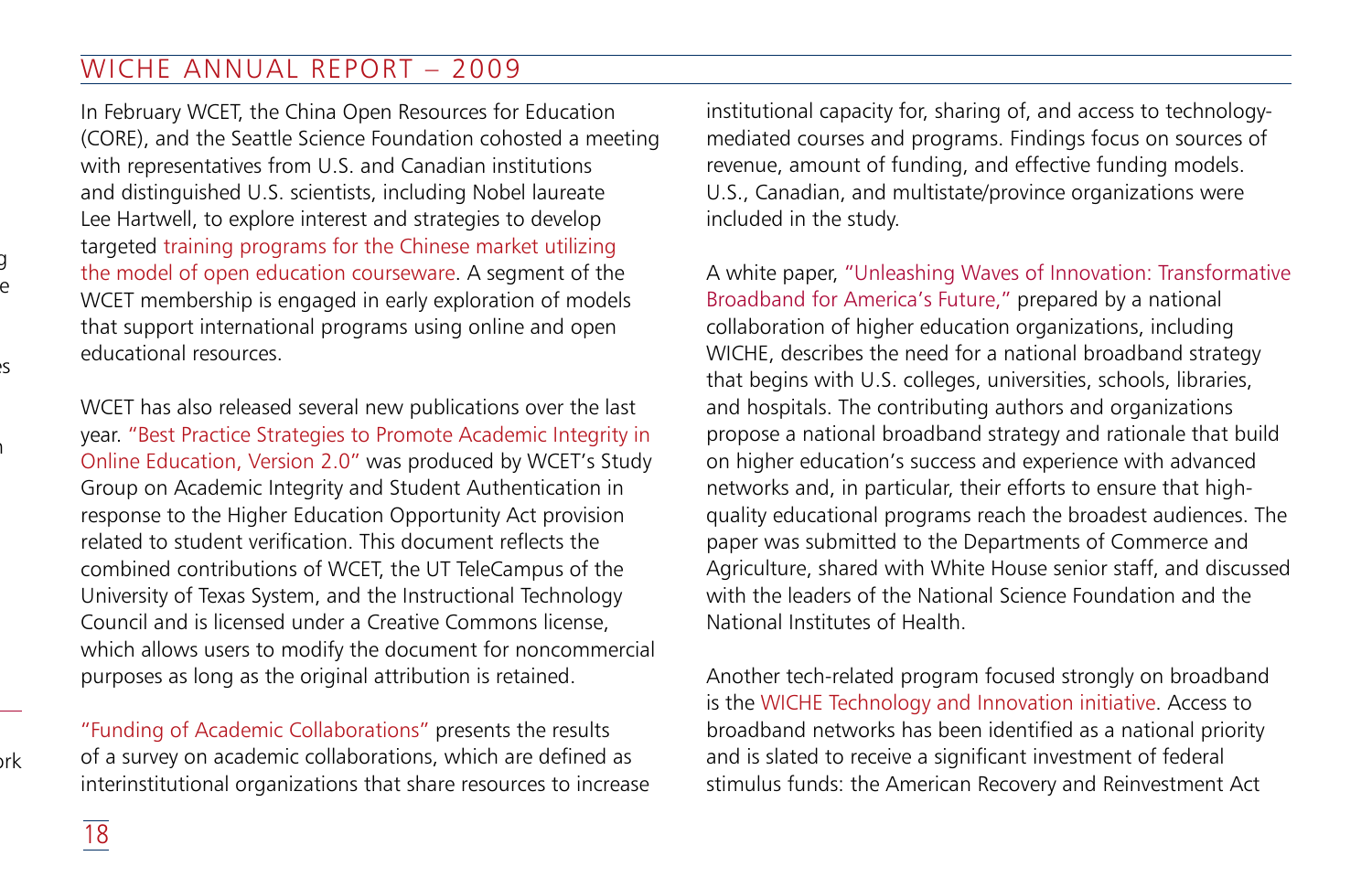includes \$7.2 billion to extend broadband network connectivity to unserved and underserved communities. Ubiquitous access to broadband will stimulate job creation, knowledge creation, and better educational, health, and mental health services to citizens. WCET's executive director Louis Fox, vice president of WICHE Technology and Innovation, continued to serve as advocate with state and national government entities and a facilitator among the leading advanced research and education networking entities this year. The Technology and Innovation initiative has been an active participant in a national discussion about higher education and the country's broadband future. Fox is strategizing with regional higher education networks and national educational coalitions about pilot projects to compete for federal stimulus funds under grant programs by the Commerce and Agriculture departments.

Through its involvement in national, regional, and state-level networking initiatives, WICHE's Technology and Innovation unit is well-positioned as a broker and facilitator as states, institutions, and communities consider how to get engaged in these new broadband efforts. In 2009 Fox hosted the Northern Tier Networking Consortium and, with WICHE President David Longanecker, met with the Western Governors' Association (WGA) concerning broadband networks and the role of states in national broadband initiatives. WICHE conversations with the WGA and many national higher education and research

organizations (e.g., Internet2, National LambdaRail, the Community Computing Research Association, EDUCAUSE, The Quilt, StateNets, National Science Foundation, EPSCoR/ IDeA Foundation, and the Southeastern Universities Research Association) have elevated WICHE to a leadership role in helping the higher education community shape its national broadband agenda.

# Mental Health Program

The past year was a busy one for the Mental Health Program (MHP), with projects across the WICHE West and beyond. Mental Health's mission is to ensure that a high-quality mental health workforce is available to support good care to citizens of the West. The program is recognized as a leader in rural mental health policy and research. Program staff conducts research, provides technical assistance, and supports effective public planning. Key program staffers are often invited to participate in federal and state planning and advising activities and routinely serve as speakers at conferences across the nation.

MHP continued to support a range of workforce development activities this year. In Alaska the program worked to improve the supply and quality of mental health professionals. During fiscal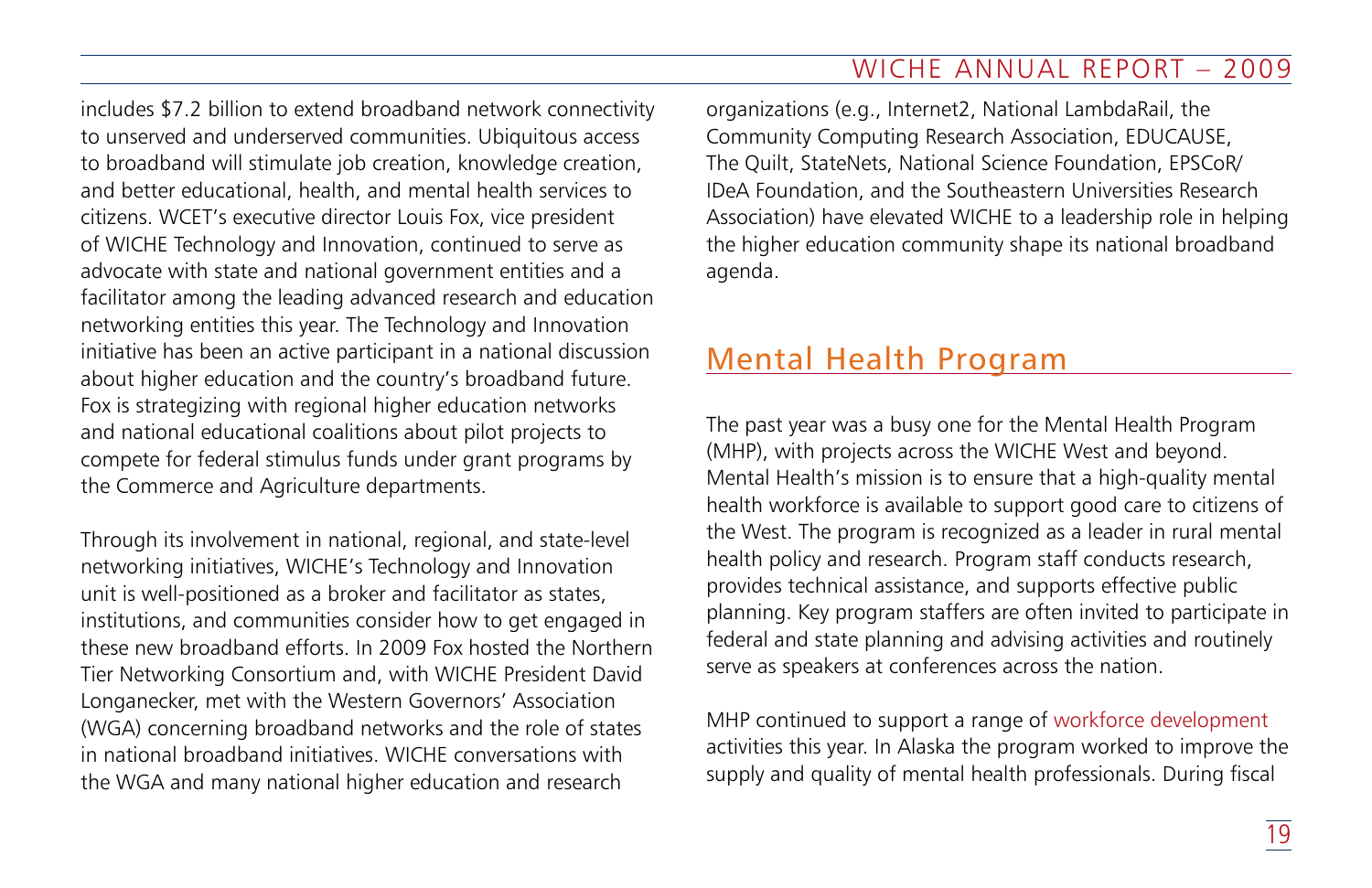2009 these activities have included evaluation and technical assistance services.

MHP, in collaboration with the Annapolis Coalition for the Behavioral Health Workforce, also provided leadership in an effort to establish a set of core competencies and a related credentialing system for direct care providers in Alaska. Additionally, staff has led an effort to develop an Alaska Psychology Internship Consortium, to ensure applied training opportunities exist in Alaska for graduates of their doctoral program in clinical-community psychology. Finally, MHP partnered with several organizations, including the Norton Sound Health Corporation, in supporting the Alaska Jobs to Careers Project, funded by the Robert Wood Johnson Foundation. The project works to embed an applied creditearning curriculum in entry-level health jobs. Over the last year, MHP also completed workforce-planning projects in Hawaii, Nevada, and New Mexico.

MHP provided technical assistance and consulting services to a number of other states during fiscal 2009, with staff assisting in planning and system improvement projects. In Idaho staff conducted a complex study of the public behavioral health system and made recommendations to support system redesign and improvement. The report was delivered to the legislature and governor in late 2008 and served as the foundation-

planning document for both legislative action and an executive order to fund and deliver a major system reform effort in Idaho. Alaska contracted with MHP to provide an analysis and recommendation for improvement around services for persons with complex behavioral management issues, who are currently at risk for out-of-state residential treatment placement. MHP continues to support South Dakota in its efforts to develop improved services to children and families. Additionally, Colorado utilized MHP to complete an evaluation of populations in need of public mental health services to better understand gaps in service utilization. MHP continues to provide program evaluation consultation to federally funded efforts in Wyoming and South Dakota. This evaluation support has centered on suicide prevention initiatives and the implementation of treatment for persons with co-occurring mental health and substance abuse issues.

To support MHP's focus on rural mental health, the program hosted the "From the Bench to the Ranch" conference in Denver last March. Rural mental health researchers, providers, policymakers, consumers, and funding agencies joined together to discuss how to adapt current evidence-based practices to, and create new evidence-based practices for, rural and frontier communities. In collaboration with the Health Resources and Services Administration's Office of Rural Health Policy, MHP is working to identify promising practices, best practices, models

.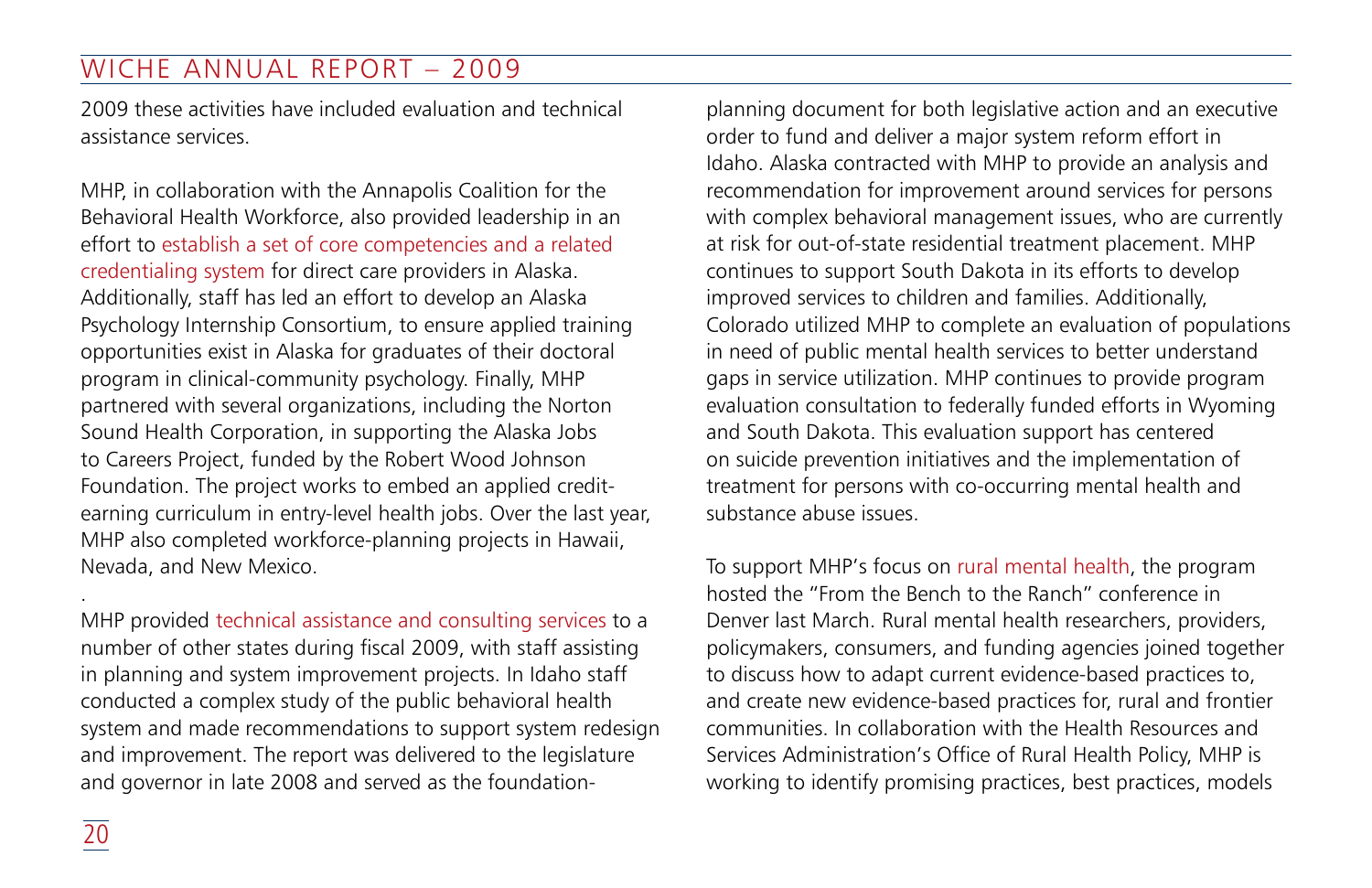that work, and evidence-based practices in rural behavioral health.

Another MHP focus is Mental Health First Aid (MHFA), a 12 hour training course designed to give members of the public important skills to help someone who is developing a mental health problem or experiencing a mental health crisis. The Mental Health Program has five certified MHFA instructors who are available to provide training in interested communities. MHP has been working in collaboration with several partners in Colorado to develop a plan to roll-out MHFA throughout the state.